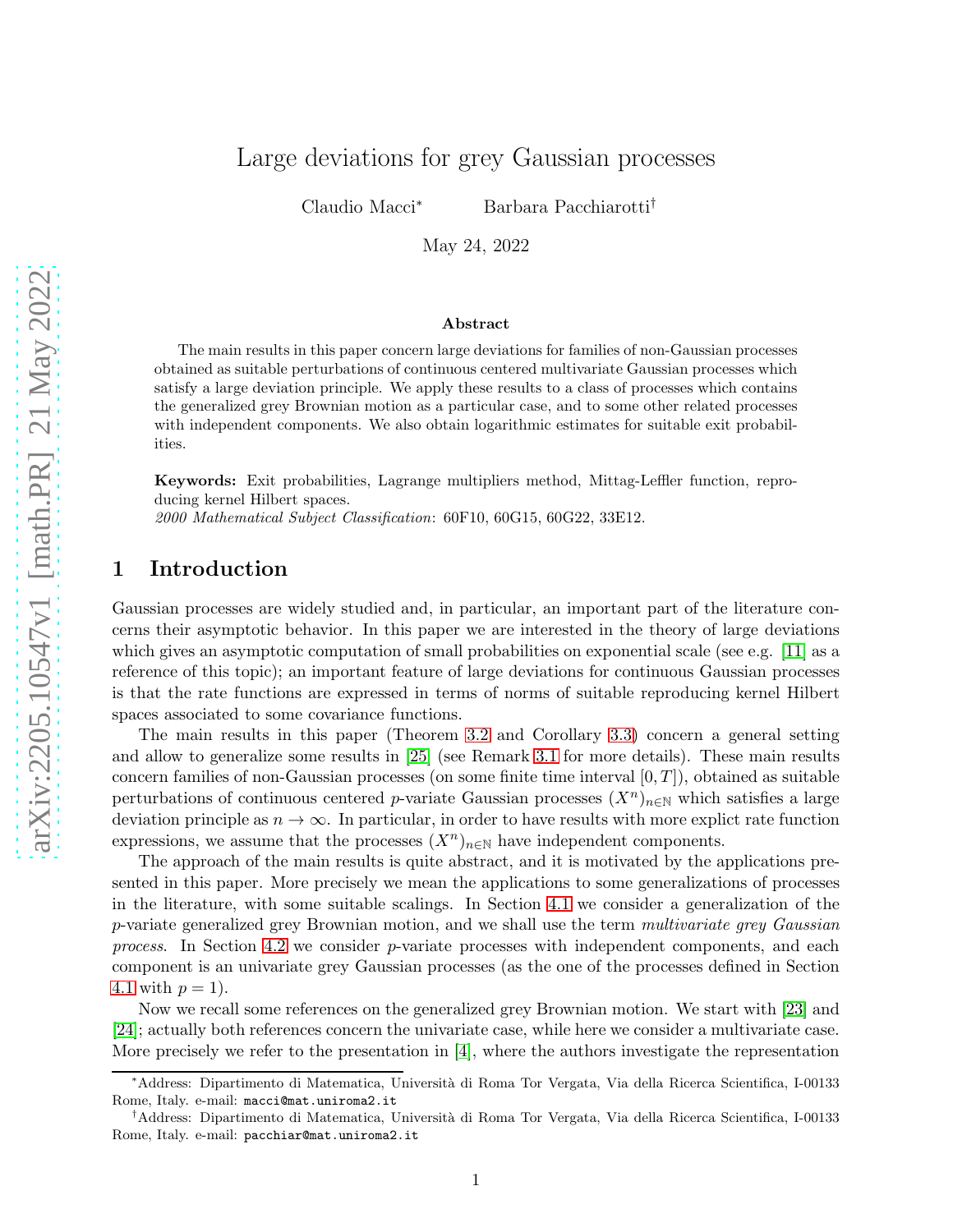of the generalized grey Brownian motion in terms of a weighted integral of a stochastic process which is a solution of a certain stochastic differential equation. In [\[4\]](#page-24-1) the authors also highlight some connections between the univariate case and the multivariate case (see eqs. (8) and (9) in that reference; see also [\[19\]](#page-24-2) cited therein).

Here for completeness we recall some other references: [\[27\]](#page-25-3) and [\[28\]](#page-25-4) for an introduction to the grey noise (where the reader can find stochastic models for slow-anomalous diffusions described by the time fractional diffusion equations); [\[13\]](#page-24-3) (see also the previous related paper [\[12\]](#page-24-4)) for some connections with the fractional heat equation; [\[30\]](#page-25-5) for some connections with some other random diffusivity models.

In the final part of the paper we study the asymptotic behavior of suitable exit probabilities of the processes studied in Sections [4.1](#page-12-0) and [4.2.](#page-13-0) We mean exit probabilities from a halfspace (see Section [5.1\)](#page-15-0) and form a quadrant (see Section [5.2\)](#page-19-0); in both cases we get the limit in [\(13\)](#page-15-1), and we compute the value  $w$  by using the Lagrange multipliers method (this is a standard method used to prove similar results for Gaussian processes in the literature; see for instance the results for univariate processes in [\[2\]](#page-24-5)). Moreover, again in both cases, the exit probabilities can be interpreted as level crossing probabilities over a finite time horizon; we recall that level crossing probabilities, or equivalently the distributions of first passage times, for univariate generalized grey Brownian motions are studied in the literature (see e.g. [\[29\]](#page-25-6); moreover see [\[20\]](#page-25-7) for a more general discussion concerning also other topics and models). We also recall that, when we deal with the exit probabilities from a halfspace, we have linear combinations of the components of the p-variate processes, and therefore in some sense we deal with univariate processes. Moreover, when we deal with the exit probabilities from a quadrant, we mean that the exit occurs when there exists a single component of the multivariate process that crosses a level.

The exit from a quadrant has a natural interpratation when one considers risk models with different lines of business. In such a case the "ruin" event can defined in different ways; moreover, motivated by diffusion approximation approach, some papers study multidimensional Brownian motions with drift, and with some possible correlation between components. Logarithmic asymptotic estimates (similar to the limit in [\(13\)](#page-15-1) in this paper) can be found in [\[9\]](#page-24-6) and in [\[10\]](#page-24-7); however we recall that in those references the levels go to infinity while, in this paper, we have fixed levels and some scaling factors that tend to zero (as  $n \to \infty$ ). Among the recent references with different kind of results here we recall [\[8\]](#page-24-8) with exact asymptotic estimates, and [\[7\]](#page-24-9) with approximations and bounds.

We conclude with the outline of the paper. We start with some preliminaries in Section [2.](#page-1-0) We present the main results in Section [3,](#page-7-0) and their applications to multivariate grey Gaussian processes (and for the processes with independent components which are univariate grey Gaussian processes) in Section [4.](#page-11-0) Finally we conclude with the asymptotic estimates for some exit probabilities in Section [5,](#page-15-2) together with some comparisons between asymptotic rates and numerical values in Section [6.](#page-22-0)

## <span id="page-1-0"></span>2 Preliminaries

In this section we recall some preliminaries on reproducing kernel Hilbert spaces and on large deviations. A final part is devoted to recall a useful result which provides large deviation principles on product spaces.

#### 2.1 Reproducing kernel Hilbert spaces and large deviations

In this section we briefly recall some main facts related to reproducing kernel Hilbert space (RKHS) and large deviations for Gaussian measures on the Banach space of the continuous functions. For a detailed development of this very wide theory we can refer, for example, to the following classical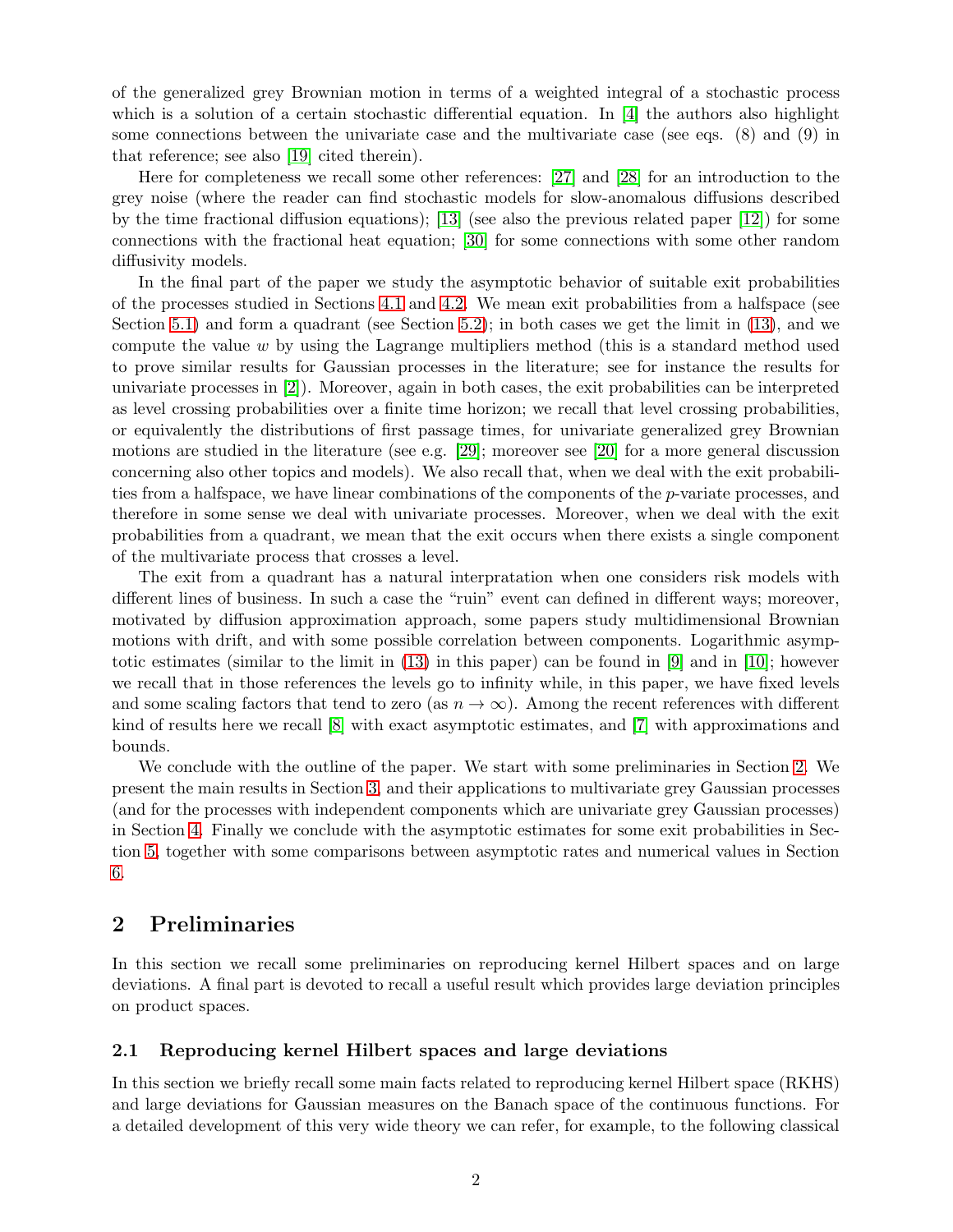references: for large deviations, see Section 3.4 in [\[15\]](#page-24-10) and Chapter 4 (in particular Sections 4.1, 4.2 and 4.5) in [\[11\]](#page-24-0); for reproducing kernel Hilbert spaces, see Chapter 4 (in particular Section 4.3) in [\[16\]](#page-24-11), Chapter 2 (in particular Sections 2.2 and 2.3) in [\[5\]](#page-24-12), Section 2 in [\[21\]](#page-25-8), Section 3 in [\[1\]](#page-24-13) and Section 4.3 in [\[17\]](#page-24-14).

We introduce the setting that we are going to consider throughout the paper. From now on, given  $T > 0$  and  $p \ge 1$ , we will denote with  $C([0, T], \mathbb{R}^p)$  the space of  $\mathbb{R}^p$ -valued continuous functions on  $[0, T]$  endowed with the topology induced by the sup-norm  $\|\cdot\|_{\infty}$ , i.e for  $f = (f_1, \ldots, f_p)$  then

$$
||f||_{\infty} = \sup_{0 \le t \le T} ||f(t)||,
$$

where  $\|\cdot\|$  is the euclidean norm in  $\mathbb{R}^p$ . The dual set of  $C([0,T], \mathbb{R}^p)$  is the set of vector of measures  $\lambda = (\lambda_1, \ldots, \lambda_p)$  on  $[0, T]$  and we will denote it with  $\mathcal{M}^p[0, T]$ . The action of  $\mathcal{M}^p[0, T]$ on  $C([0,T],\mathbb{R}^p)$  is denoted by

$$
\langle \lambda, h \rangle = \sum_{i=1}^{p} \int_{0}^{T} h_{i}(t) d\lambda_{i}(t)
$$

for every  $\lambda \in \mathcal{M}^p[0,T]$  and  $h = (h_1,\ldots,h_p) \in C([0,T],\mathbb{R}^p)$ . In what follows, we will always suppose our processes to be continuous.

A Gaussian process  $(U(t))_{t\in[0,T]}$  is characterized by the mean function and the covariance function, i.e.

$$
m:[0,T]\to\mathbb{R}^p, \quad m_i(t)=\mathbb{E}[U_i(t)] \quad i=1,\ldots,p,
$$

and

$$
k:[0,T]\times[0,T]\to\mathbb{R}^{p\times p},\quad k_{ij}(t,s)=\mathrm{Cov}(U_i(t),U_j(s))\quad i,j=1,\ldots,p.
$$

Recall that the covariance function  $k$  of any Gaussian process is a symmetric, positive definite function. Since there is a one-to-one correspondence between centered Gaussian processes and its covariance, we can talk of RKHS relative to a positive definite kernel k. Then let  $(U(t))_{t\in[0,T]}$  be a continuous centered Gaussian process, with covariance function  $k$  as above, defined on a probability space  $(\Omega, \mathscr{F}, \mathbb{P})$ . Moreover, define the set

$$
\mathscr{D} = \left\{ x \in C([0,T], \mathbb{R}^p) : x(t) = \int_0^T k(t,s) d\lambda(s), \lambda \in \mathscr{M}^p[0,T] \right\},\
$$

where  $x(t) = \int_0^T k(t, s) d\lambda(s)$  means

$$
x_i(t) = \sum_{j=1}^p \int_0^T k_{ij}(t, s) d\lambda_j(s)
$$
 (for all  $i = 1, ..., p$ ).

As we shall see (see Remark [2.1](#page-3-0) just after Definition [2.1\)](#page-3-1) the RKHS  $\mathscr H$  relative to the kernel k can be constructed as the completion of the set  $\mathscr D$  with respect to a suitable norm. Consider the set of (real) Gaussian random variables

$$
\Gamma = \{ Y : Y = \langle \lambda, U \rangle, \, \lambda \in \mathscr{M}^p[0,T] \} \subset \mathcal{L}^2(\Omega, \mathscr{F}, \mathbb{P}).
$$

We have that, for  $Y_1, Y_2 \in \Gamma$ , say  $Y_i = \langle \lambda^i, U \rangle$ ,  $i = 1, 2$ ,

$$
\langle Y_1, Y_2 \rangle_{L^2(\Omega, \mathscr{F}, \mathbb{P})} = \text{Cov}(Y_1, Y_2)
$$
  
= 
$$
\text{Cov}\left(\int_0^T \sum_{j=1}^p U_j(t) d\lambda_j^1(t), \int_0^T \sum_{\ell=1}^p U_\ell(t) d\lambda_\ell^2(t)\right)
$$
  
= 
$$
\int_0^T \int_0^T \sum_{j,\ell=1}^p k_{j\ell}(t, s) d\lambda_j^1(t) d\lambda_\ell^2(s).
$$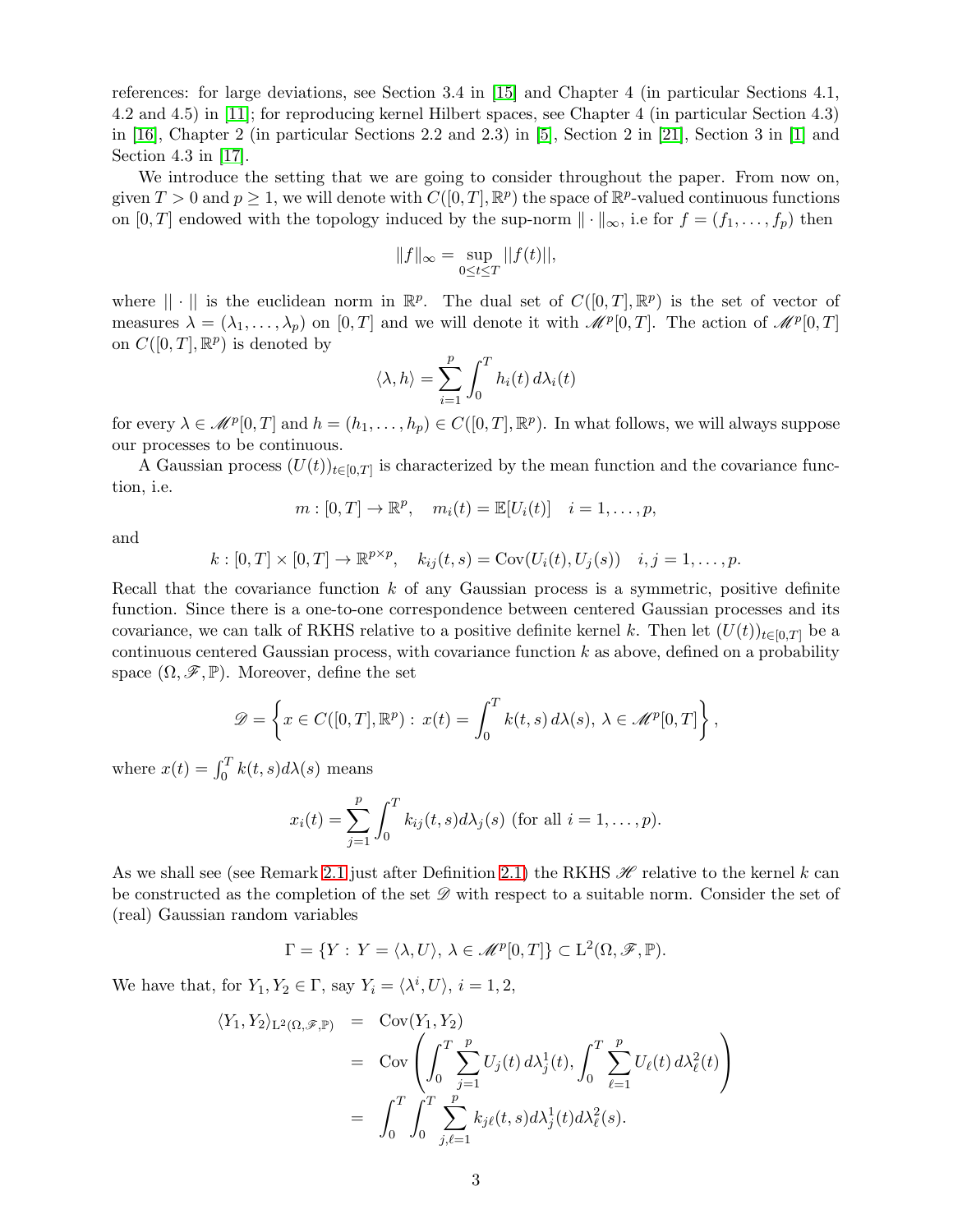Moreover, define the set

$$
H=\overline{\Gamma}^{\|\cdot\|_{\mathrm{L}^2(\Omega,\mathscr{F},\mathbb{P})}}.
$$

Then, since  $L^2$ -limits of Gaussian random variables are still Gaussian, we have that H is a closed subspace of  $L^2(\Omega, \mathscr{F}, \mathbb{P})$  consisting of real Gaussian random variables. Moreover, it becomes a Hilbert space when endowed with the inner product

$$
\langle Y_1, Y_2 \rangle_H := \langle Y_1, Y_2 \rangle_{L^2(\Omega, \mathscr{F}, \mathbb{P})} \quad Y_1, Y_2 \in H.
$$

Consider now the following map,

$$
\mathscr{S} : H \longrightarrow C([0,T], \mathbb{R}^p)
$$

$$
Y \longmapsto (\mathscr{S}Y)(\cdot) = \mathbb{E}(U(\cdot)Y).
$$

The map  $\mathscr S$  is the Loéve isometry (see, Theorem 35 in [\[5\]](#page-24-12)).

<span id="page-3-1"></span>**Definition 2.1.** Let  $U = (U(t))_{t \in [0,T]}$  be a continuous centered Gaussian process. We define the reproducing kernel Hilbert space relative to the Gaussian process U as

$$
\mathscr{H}:=\mathscr{S}(H)=\{h\in C([0,T],\mathbb{R}^p): \ h(t)=(\mathscr{S}Y)(t), Y\in H\}
$$

with an inner product defined as

$$
\langle h_1, h_2 \rangle_{\mathscr{H}} := \langle \mathscr{S}^{-1} h_1, \mathscr{S}^{-1} h_2 \rangle_H = \langle \mathscr{S}^{-1} h_1, \mathscr{S}^{-1} h_2 \rangle_{L^2(\Omega, \mathscr{F}, \mathbb{P})}, \quad h_1, h_2 \in \mathscr{H}.
$$

Now we present some remarks and an example.

<span id="page-3-0"></span>**Remark 2.1.** For any  $\lambda \in \mathcal{M}^p[0,T]$ , and  $t \in [0,T]$ 

$$
\left(\mathscr{S}\langle \lambda, U\rangle\right)(t) = \mathbb{E}\left(U(t)\int_0^T \sum_{j=1}^p U_j(s)d\lambda_j(s)\right) = \int_0^T k(t,s)d\lambda(s)
$$

and thus  $\mathscr{S}(\Gamma) = \mathscr{D}$ . Then, since  $\Gamma$  is dense in H, and  $\mathscr{S}$  is an isometry, we have that

$$
\mathscr{H} = \mathscr{S}(H) = \overline{\mathscr{S}(\Gamma)}^{\|\cdot\|_{\mathscr{H}}} = \overline{\mathscr{D}}^{\|\cdot\|_{\mathscr{H}}}.
$$

<span id="page-3-2"></span>Remark 2.2. Let  $x \in \mathcal{H}$ . Then

$$
||x||_{\infty} \leq C_k ||x||_{\mathscr{H}}, \text{ where } C_k = \sup_{t \in [0,T]} \sum_{j=1}^p k_{jj}(t,t)^{1/2}.
$$

In fact if,  $x \in \mathcal{H}$ ,  $x(t) = \mathbb{E}[YU(t)]$  (there exists  $Y \in L^2(\Omega, \mathcal{F}, \mathbb{P})$ ), and therefore

$$
||x||_{\infty} = \sup_{t \in [0,T]} ||x(t)|| \le (\mathbb{E}[Y^2])^{1/2} \sup_{t \in [0,T]} \sum_{j=1}^p k_{jj}(t,t)^{1/2} = C_k ||x||_{\mathscr{H}}.
$$

<span id="page-3-4"></span>**Remark 2.3.** If the components of the process U are independent, then the set  $\mathscr{D}$  is

<span id="page-3-3"></span>
$$
\mathscr{D} = \left\{ x \in C([0,T],\mathbb{R}^p) : x_i(t) = \int_0^T k_{ii}(t,s) d\lambda_i(s), i = 1,\ldots,p, \lambda \in \mathscr{M}^p[0,T] \right\}.
$$
 (1)

and for  $x \in \mathscr{D}$ , we have

$$
||x||_{\mathcal{H}}^{2} = \int_{0}^{T} \int_{0}^{T} \sum_{j=1}^{p} k_{jj}(t, s) d\lambda_{j}(t) d\lambda_{j}(s).
$$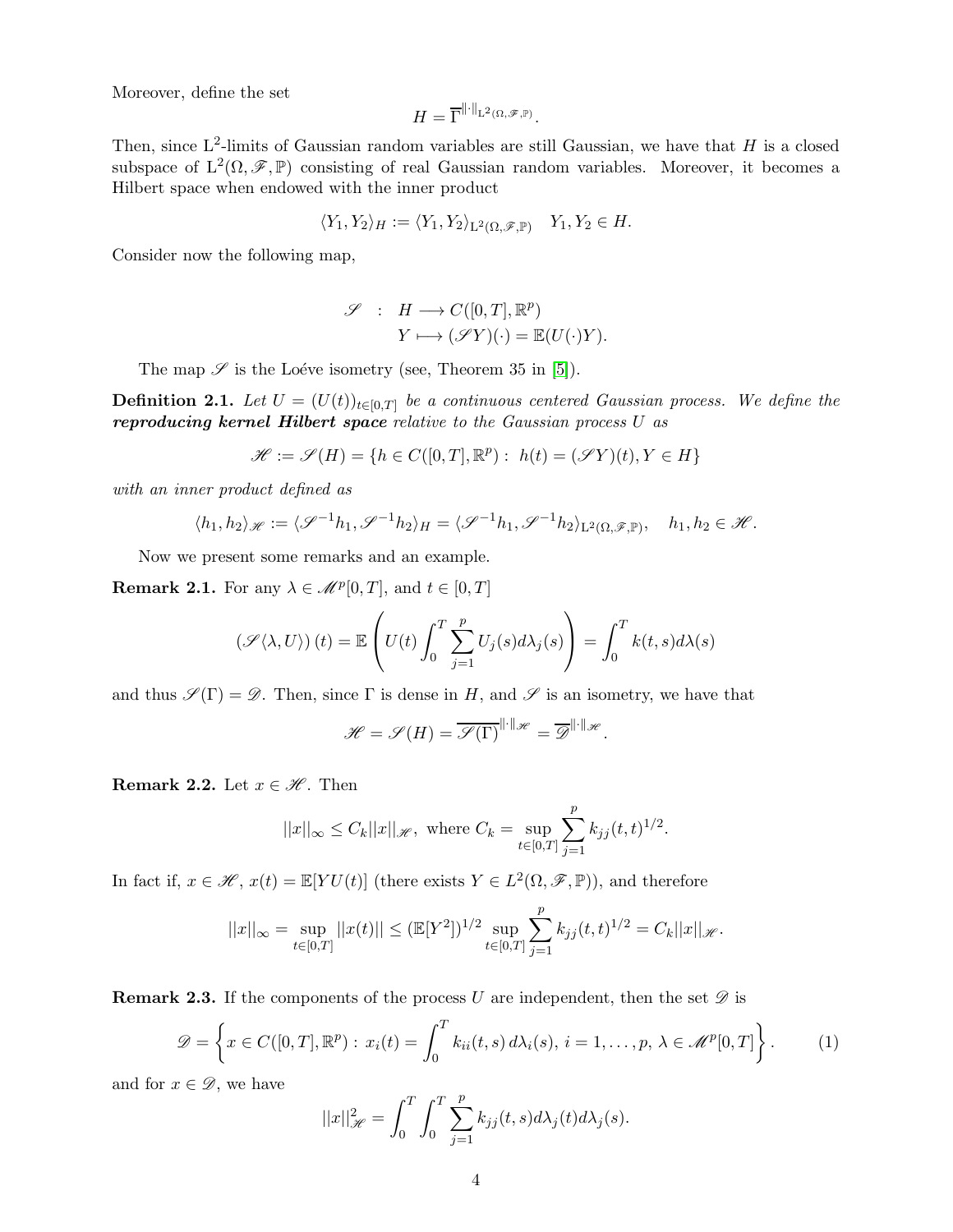<span id="page-4-2"></span>**Example 2.1.** Let  $(B(t))_{t\in[0,T]}$  be a Brownian motion. It is well known thet the RKHS is the Cameron-Martin space

$$
H_0^1[0,T] = \{ \varphi \in C([0,T],\mathbb{R}) : \varphi(0) = 0, \dot{\varphi} \in \mathcal{L}^2[0,T] \},\
$$

with the inner product defined as

$$
\langle \varphi, \psi \rangle_{H_0^1[0,T]} = \int_0^T \dot{\varphi}(t) \dot{\psi}(t) dt \quad \varphi, \psi \in H_0^1[0,T].
$$

More generally let  $(B(t))_{t\in[0,T]}$  be a Volterra type Gaussian process with a square integrable kernel K, i.e., for  $t \in [0, T]$ 

$$
\hat{B}(t) = \int_0^t K(t,s)dB(s).
$$

Then the reproducing kernel Hilbert space  $\mathscr{H}_{\hat{B}}$  is

$$
\mathcal{H}_{\hat{B}} = \left\{ \varphi \in C_0([0, T], \mathbb{R}) : \varphi(t) = \int_0^t K(t, u) \dot{f}(u) \, du, t \in [0, T], f \in H_0^1[0, T] \right\}
$$

with the inner product defined as

$$
\langle \varphi, \psi \rangle_{\mathscr{H}_{\hat{B}}} = \int_0^T \dot{f}(t) \dot{g}(t) dt,
$$

where  $\varphi(t) = \int_0^t K(t, u) \dot{f}(u) du$  and  $\psi(t) = \int_0^t K(t, u) \dot{g}(u) du$ , for  $f, g \in H_0^1[0, T]$ .

Now we present some basic definitions on large deviations.

**Definition 2.2.** Let E be a topological space,  $\mathscr{B}(E)$  the Borel  $\sigma$ -algebra and  $(\mu_n)_{n\in\mathbb{N}}$  a family of probability measures on  $\mathscr{B}(E)$ ; let  $\gamma : \mathbb{N} \to \mathbb{R}^+$  be a function, such that  $\gamma_n \to +\infty$  as  $n \to +\infty$ . We say that the family of probability measures  $(\mu_n)_{n\in\mathbb{N}}$  satisfies a large deviation principle (LDP) on E with the rate function I and the speed  $\gamma_n$  if, for any open set  $\Theta$ ,

$$
-\inf_{x \in \Theta} I(x) \le \liminf_{n \to +\infty} \frac{1}{\gamma_n} \log \mu_n(\Theta)
$$

and, for any closed set  $\Gamma$ ,

<span id="page-4-0"></span>
$$
\limsup_{n \to +\infty} \frac{1}{\gamma_n} \log \mu_n(\Gamma) \le - \inf_{x \in \Gamma} I(x). \tag{2}
$$

A rate function is a lower semicontinuous mapping  $I: E \to [0, +\infty]$ . A rate function I is said *good* if the sets  $\{I \le a\}$  are compact for every  $a \ge 0$ .

**Definition 2.3.** Let E be a topological space,  $\mathscr{B}(E)$  the Borel  $\sigma$ -algebra and  $(\mu_n)_{n\in\mathbb{N}}$  a family of probability measures on  $\mathscr{B}(E)$ ; let  $\gamma : \mathbb{N} \to \mathbb{R}^+$  be a function, such that  $\gamma_n \to +\infty$  as  $n \to +\infty$ . We say that the family of probability measures  $(\mu_n)_{n\in\mathbb{N}}$  satisfies a weak large deviation principle (WLDP) on E with the rate function I and the speed  $\gamma_n$  if the upper bound [\(2\)](#page-4-0) holds for compact sets.

**Remark 2.4.** We say that a family of continuous processes  $((U^n(t))_{t\in[0,T]})_{n\in\mathbb{N}}$ , satisfies a LDP if the family of their laws satisfies a LDP on  $C([0, T], \mathbb{R}^p)$ .

<span id="page-4-1"></span>**Definition 2.4.** A family of continuous processes  $((U^n(t))_{t\in[0,T]})_{n\in\mathbb{N}}$  is exponentially tight at the speed  $\gamma_n$  if, for every  $R > 0$  there exists a compact set  $K_R$  such that

$$
\limsup_{n \to +\infty} \gamma_n^{-1} \log \mathbb{P}(U^n \notin K_R) \le -R.
$$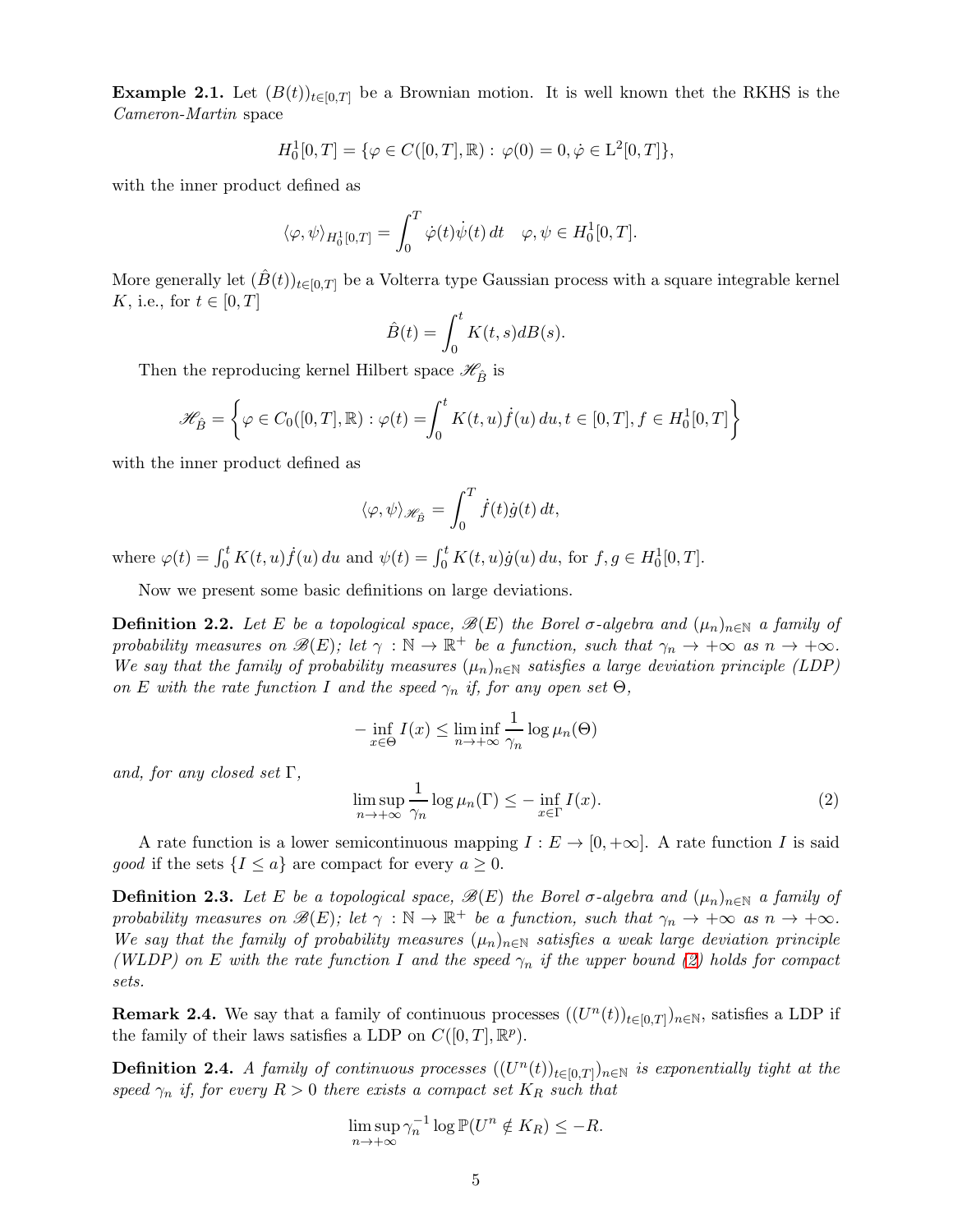If the mean and the covariance functions of an exponentially tight family of Gaussian processes have a good limit behavior, then the family satisfies a LDP, as stated in the following theorem which is a consequence of the classic abstract Gärtner-Ellis Theorem (see e.g. Baldi Theorem 4.5.20 and Corollary 4.6.14 in [\[11\]](#page-24-0)).

<span id="page-5-0"></span>**Theorem 2.5.** Let  $((U^n(t))_{t\in [0,T]})_{n\in \mathbb{N}}$  be an exponentially tight family of continuous Gaussian processes with respect to the speed function  $\gamma_n$ . Suppose that, for any  $\lambda \in \mathcal{M}^p[0,T]$ ,

$$
\lim_{n \to +\infty} \mathbb{E} \left[ \langle \lambda, U^n \rangle \right] = \lim_{n \to +\infty} \sum_{i=1}^p \mathbb{E} \left[ \langle \lambda_i, U_i^n \rangle \right] = 0
$$

and the limit

$$
\lim_{n \to +\infty} \gamma_n \text{Var}\left(\langle \lambda, U^n \rangle\right) = \sum_{i,j=1}^p \int_0^T \int_0^T k_{ij}(t,s) d\lambda_i(t) d\lambda_j(s)
$$

exists, for some continuous, symmetric, positive definite function  $k = (k_{ij})_{i,j=1,\dots,p}$ , that is the covariance function of a continuous Gaussian process. Then  $((U<sup>n</sup>(t))<sub>t\in[0,T])<sub>n\in\mathbb{N}</sub></sub>$  satisfies a LDP on  $C([0,T], \mathbb{R}^p)$ , with the speed  $\gamma_n$  and the good rate function

$$
I(h) = \begin{cases} \frac{1}{2} ||h||_{\mathcal{H}}^2 & h \in \mathcal{H} \\ +\infty & h \notin \mathcal{H}, \end{cases}
$$

where  $\mathscr H$  and  $\Vert .\Vert_{\mathscr H}$  denote, respectively, the reproducing kernel Hilbert space and the related norm associated to the covariance function k.

Next theorem that is a classical result for Gaussian measures immediately follows (for details see, for example, [\[15\]](#page-24-10)).

<span id="page-5-2"></span>**Theorem 2.6.** Define  $U^n = n^{-1/2}U$ , where U is a continuous, centered Gaussian process. Then  ${U<sup>n</sup>}_{n\in\mathbb{N}}$  satisfies a large deviation principle on  $C([0,T],\mathbb{R}^p)$  with the speed n and the (good) rate function

$$
I(h) = \begin{cases} \frac{1}{2} ||h||_{\mathcal{H}}^2 & \text{if } h \in \mathcal{H} \\ +\infty & \text{otherwise,} \end{cases}
$$

where  $\mathscr H$  is the RKHS associated to the process U.

We can simply write  $I(h) = \frac{1}{2} ||h||_{\mathscr{H}}^2$  for every continuous function h if we take (as a slight abuse of notation)  $||h||_{\mathscr{H}}^2 = +\infty$  when  $h \notin \mathscr{H}$ .

<span id="page-5-1"></span>**Remark 2.5.** Let  $(U^n)_{n\in\mathbb{N}}$  be a family of  $\mathbb{R}^p$ -valued processes with independent componenents. Suppose that the family of the *i*-th component  $(U_i^n)_{n\in\mathbb{N}}$  satisfies a LDP on  $C([0,T],\mathbb{R})$  with the speed  $\gamma_n$  and the good rate function  $I_i$ . Then the family of processes  $(U^n)_{n\in\mathbb{N}}$  satisfies a LDP on  $C([0,T],\mathbb{R}^p)$  with the speed  $\gamma_n$  and the good rate function

$$
I(h) = \sum_{i=1}^{p} I_i(h_i).
$$

In particular, if we refer to Theorem [2.5,](#page-5-0) the last equality holds and  $I_i$  is defined by

$$
I_i(h_i) = \begin{cases} \frac{1}{2} ||h_i||_{\mathcal{H}_i}^2 & h_i \in \mathcal{H}_i \\ +\infty & h_i \notin \mathcal{H}_i, \end{cases} \quad \text{(for } h_i \in C([0,T], \mathbb{R}\text{)),}
$$

where  $\mathscr{H}_i \subset C([0,T], \mathbb{R})$  is the RKHS associated to the covariance function  $k_{ii}$ .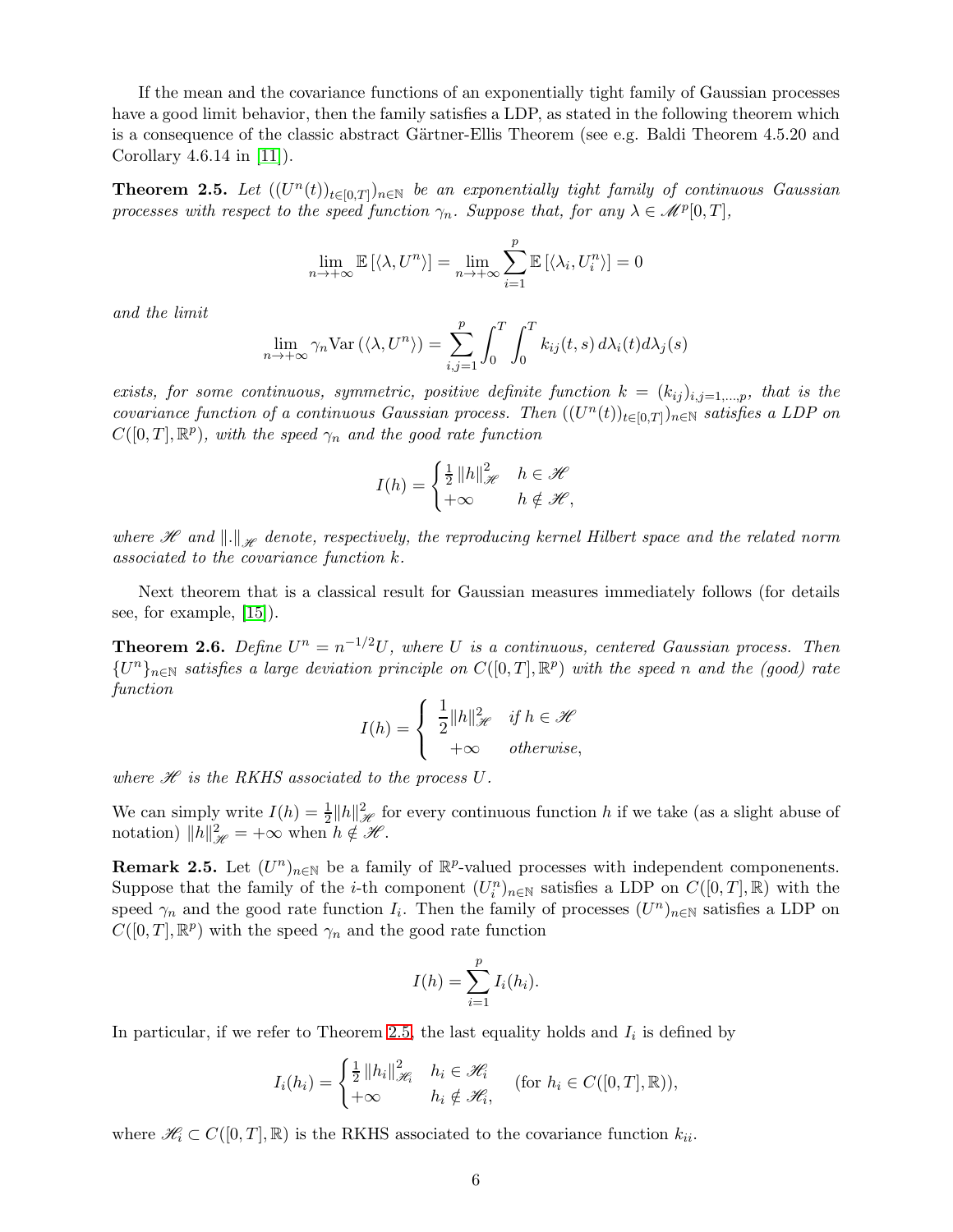#### 2.2 Large deviations for joint and marginal distributions

In this section we recall the Chaganty Theorem (see e.g. Theorem 2.3 in [\[6\]](#page-24-15)) which provides the LDP for sequences of probability measures (joint distributions) on a product space  $E_1 \times E_2$  when one has the LDP for the sequence of marginal distributions on  $E_1$ , and some suitable hypotheses for the conditional distributions on  $E_2$  precised below (see Definition [2.7\)](#page-6-0). In particular, as a consequence, it is also possible to derive the LDP for the sequence of marginal distributions on  $E_2$ .

We start by introducing some notation. Let Y and Z be two random variables defined on the same probability space  $(\Omega, \mathscr{F}, \mathbb{P})$ , with values, respectively, in the measurable spaces  $(E_1, \mathscr{E}_1)$  and  $(E_2, \mathscr{E}_2)$ . Let us denote by  $\eta_1$  the (marginal) laws of Y, by  $\eta_2$  the marginal of Z and by  $\eta$  the joint distribution of  $(Y, Z)$  on  $(E, \mathscr{E}) = (E_1 \times E_2, \mathscr{E}_1 \times \mathscr{E}_2)$ . A family of probabilities  $(\eta_2(\cdot | y))_{y \in E_1}$  on  $(E_2, \mathscr{E}_2)$  is a regular version of the conditional law of Z given Y if

- 1. For every  $B \in \mathscr{E}_2$ , the map  $((E_1, \mathscr{E}_1) \to (\mathbb{R}, \mathscr{B}(\mathbb{R})))$ ,  $y \mapsto \eta_2(B|y)$  is  $\mathscr{E}_1$ -measurable.
- 2. For every  $B \in \mathscr{E}_2$  and  $A \in \mathscr{E}_1$ ,  $\mathbb{P}(Y \in A, Z \in B) = \int_A \eta_2(B|y)\eta_1(dy)$ .

In this case we have

$$
\eta(dy, dz) = \eta_2(dz|y)\eta_1(dy).
$$

From now on  $(E_1, \mathscr{B}_1)$  and  $(E_2, \mathscr{B}_2)$  are two Polish spaces. Moreover, in what follows, given a sequence of probability measures  $(\eta_n)_{n\in\mathbb{N}}$  on the product space  $(E_1\times E_2, \mathscr{B}_1\times \mathscr{B}_2)$  (the sequence of the joint distributions), for  $i = 1, 2$  we denote by  $(\eta_{in})_{n \in \mathbb{N}}$  the sequence of the marginal distributions on  $(E_i, \mathscr{B}_i)$ , and we denote by  $(\eta_{2n}(\cdot|x_1), x_1 \in E_1)_{n \in \mathbb{N}}$  the sequence of the *conditional distributions* on  $(E_2, \mathscr{B}_2)$ , i.e.

$$
\eta_n(B_1 \times B_2) = \int_{B_1} \eta_{2n}(B_2|x_1)\eta_{1n}(dx_1)
$$

for every  $B_1 \times B_2$ , with  $B_1 \in \mathcal{B}_1$  and  $B_2 \in \mathcal{B}_2$ .

Now we are ready to recall a definition and some results in [\[6\]](#page-24-15).

<span id="page-6-0"></span>**Definition 2.7.** Let  $(E_1, \mathscr{B}_1), (E_2, \mathscr{B}_2)$  be two Polish spaces and  $x_1 \in E_1$ . We say that the sequence of conditional laws  $(\eta_{2n}(\cdot|x_1))_{n\in\mathbb{N}}$  on  $(E_2,\mathscr{B}_2)$  satisfies the **LDP continuously** in  $x_1$  with the rate function  $J(\cdot|x_1)$  and the speed  $\gamma_n$ , or simply, the LDP continuity condition holds, if

- (a) For each  $x_1 \in E_1$ ,  $J(\cdot |x_1)$  is a good rate function on  $E_2$ .
- (b) For any sequence  $(x_{1n})_{n\in\mathbb{N}}$  in  $E_1$  such that  $x_{1n} \to x_1$ , the sequence  $(\eta_{2n}(\cdot|x_{1n}))_{n\in\mathbb{N}}$  satisfies a LDP on  $E_2$  with the rate function  $J(\cdot |x_1)$  and the speed  $\gamma_n$ .
- (c)  $J(\cdot | \cdot)$  is lower semicontinuous as a function of  $(x_1, x_2) \in E_1 \times E_2$ .

<span id="page-6-1"></span>**Theorem 2.8.** [Theorem 2.3 in [\[6\]](#page-24-15)] Let  $(E_1, \mathscr{B}_1)$ ,  $(E_2, \mathscr{B}_2)$  be two Polish spaces. Let  $(\eta_{1n})_{n\in\mathbb{N}}$  be a sequence of probability measures on  $(E_1, \mathscr{B}_1)$ . For  $x_1 \in E_1$  let  $(\eta_{2n}(\cdot|x_1))_{n \in \mathbb{N}}$  be the sequence of the conditional laws on  $(E_2, \mathcal{B}_2)$ . Suppose that the following two conditions are satisfied:

- (i)  $(\eta_{1n})_{n\in\mathbb{N}}$  satisfies a LDP on E<sub>1</sub> with the good rate function  $I_1(\cdot)$  and the speed  $\gamma_n$ .
- (ii) for every  $x_1 \in E_1$ , the sequence  $(\eta_{2n}(\cdot|x_1))_{n \in \mathbb{N}}$  obeys the LDP continuity condition with the rate function  $J(\cdot|x_1)$  and the speed  $\gamma_n$ .

Then the sequence of joint distributions  $(\eta_n)_{n\in\mathbb{N}}$ , given by (3), satisfies a WLDP on  $E = E_1 \times E_2$ with the speed  $\gamma_n$  and the rate function

$$
I(x_1, x_2) = I_1(x_1) + J(x_2|x_1),
$$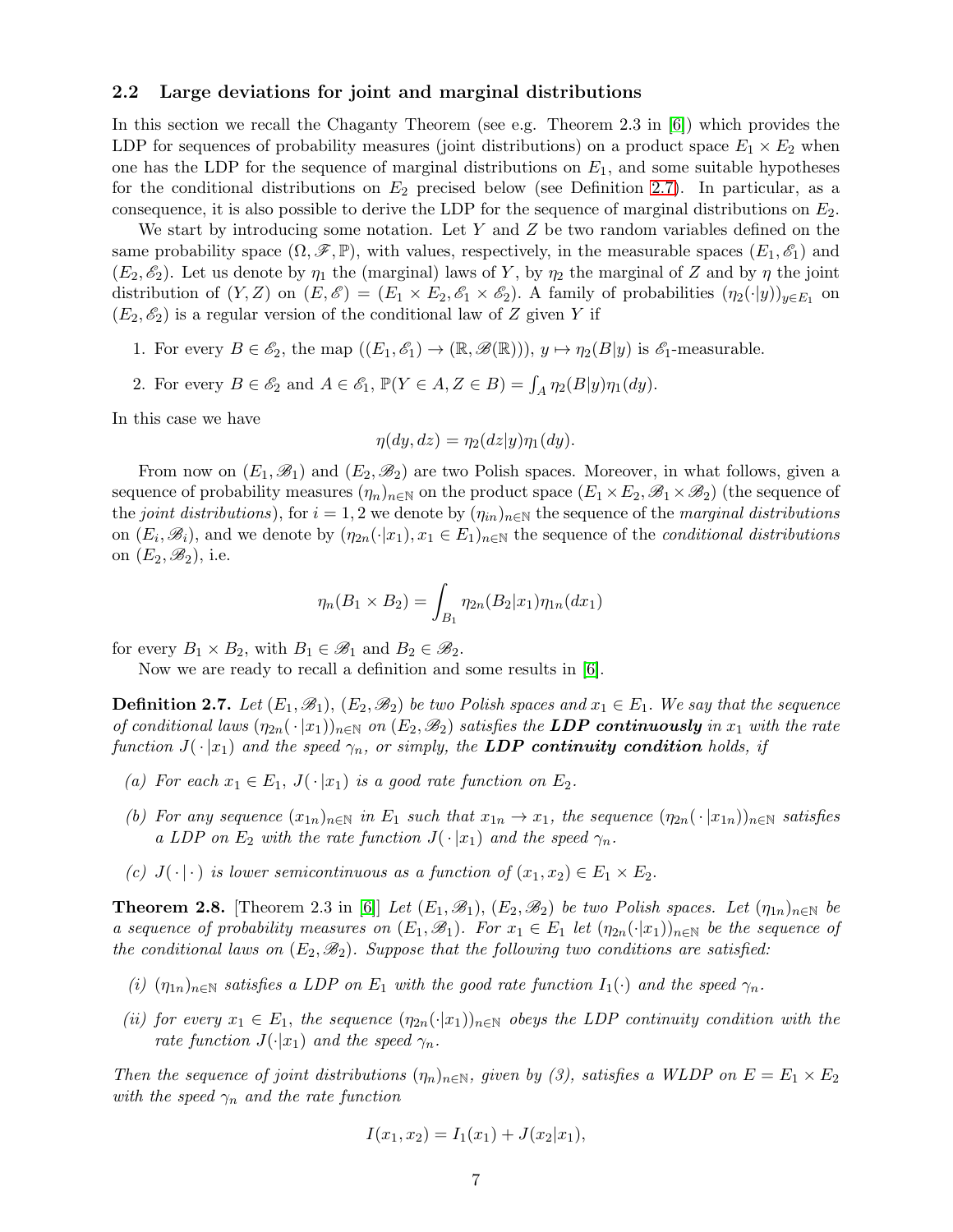for  $x_1 \in E_1$  and  $x_2 \in E_2$ . Furthermore the sequence of the marginal distributions  $(\eta_{2n})_{n\in\mathbb{N}}$  defined on  $(E_2, \mathscr{B}_2)$ , satisfies a LDP with the speed  $\gamma_n$ , and the rate function

$$
I_2(x_2) = \inf_{x_1 \in E_1} I(x_1, x_2).
$$

Moreover,  $(\eta_n)_{n\in\mathbb{N}}$  satisfies a LDP if  $I(\cdot, \cdot)$  is a good rate function, and in this case, also  $I_2(\cdot)$  is a good rate function.

Finally we conclude with a useful sufficient condition (presented in [\[6\]](#page-24-15)) on the rate functions  $I_1(\cdot)$  and  $J(\cdot|\cdot)$  which guarantees that  $I(\cdot,\cdot)$  is a good rate function.

**Lemma 2.1.** [Lemma 2.6 in [\[6\]](#page-24-15)] In the same hypotheses of Theorem [2.8,](#page-6-1) if the set

$$
\bigcup_{x_1 \in K_1} \{x_2 : J(x_2 | x_1) \le L\}
$$

is a compact subset of  $E_2$  for any  $L \geq 0$  and for any compact set  $K_1 \subset E_1$ , then  $I(\cdot, \cdot)$  is a good rate function (and therefore also  $I_2(\cdot)$  is a good rate function).

### <span id="page-7-0"></span>3 Main results

For  $u = (u_1, \ldots, u_p)$  and  $v = (v_1, \ldots, v_p)$  (from now on we will use this notation for every vector (also random) in  $\mathbb{R}^p$ ) denote  $u \circ v$  the Hadamard product, i.e.

$$
u \circ v = \sum_{i=1}^p u_i v_i.
$$

Let  $A^n = (a_1^n, \ldots, a_p^n)$  be a random vector in  $[0, +\infty)^p$ . In this section we always assume that the following condition holds.

**Condition (C).**  $((X^n(t))_{t\in[0,T]})_{n\in\mathbb{N}}$  is a family of continuous centered Gaussian processes, starting from zero, with independent components, which satisfy the hypothesis of Theorem [2.5.](#page-5-0)

Consider the family  $((A^n, B^n), Z^n)_{n\in\mathbb{N}}$ , where  $((A^n, B^n))_{n\in\mathbb{N}}$  is a family of processes with paths in  $[0, +\infty)^p \times C([0, T], \mathbb{R}^p)$  independent of  $((X^n(t))_{t \in [0, T]})_{n \in \mathbb{N}}$  and, for  $n \in \mathbb{N}$ ,

$$
Z^{n}(t) = A^{n} \circ X^{n}(t) + B^{n}(t) \quad t \in [0, T].
$$

For simplicity, sometimes, we will write  $Z^n = A^n \circ X^n + B^n$  (not making explicit the dependence on time). Suppose that  $((A<sup>n</sup>, B<sup>n</sup>))<sub>n\in\mathbb{N}</sub>$  satisfies a LDP with the good rate function  $I_{(A,B)}$  and the speed  $\gamma_n$ . Our aim is to prove a LDP for  $((A^n, B^n), Z^n)_{n \in \mathbb{N}}$ . We start with some lemmas.

<span id="page-7-3"></span>**Lemma 3.1.** Let  $((X^n(t))_{t\in[0,T]})_{n\in\mathbb{N}}$  be as in Condition (C). Moreover, set  $y=(a,b)\in[0,+\infty)^p\times$  $C([0,T],\mathbb{R}^p)$ . Then  $((aX^n(t)+\dot{b}(t))_{t\in[0,T]})_{n\in\mathbb{N}}$  satisfies a LDP with the good rate function

<span id="page-7-1"></span>
$$
\mathcal{J}(z|(a,b)) = \sum_{i=1}^{p} J_i(z_i|(a_i,b_i)),
$$
\n(3)

where

<span id="page-7-2"></span>
$$
J_i(z_i|(a_i, b_i)) = \begin{cases} \frac{1}{2a_i^2} ||z_i - b_i||_{\mathcal{H}_i}^2 & a_i > 0\\ 0 & z_i - b_i = 0 \text{ and } a_i = 0, \\ \infty & otherwise, \end{cases}
$$
(4)

and  $\mathcal{H}_i$  is the RKHS associated to the covariance function  $k_{ii}$ .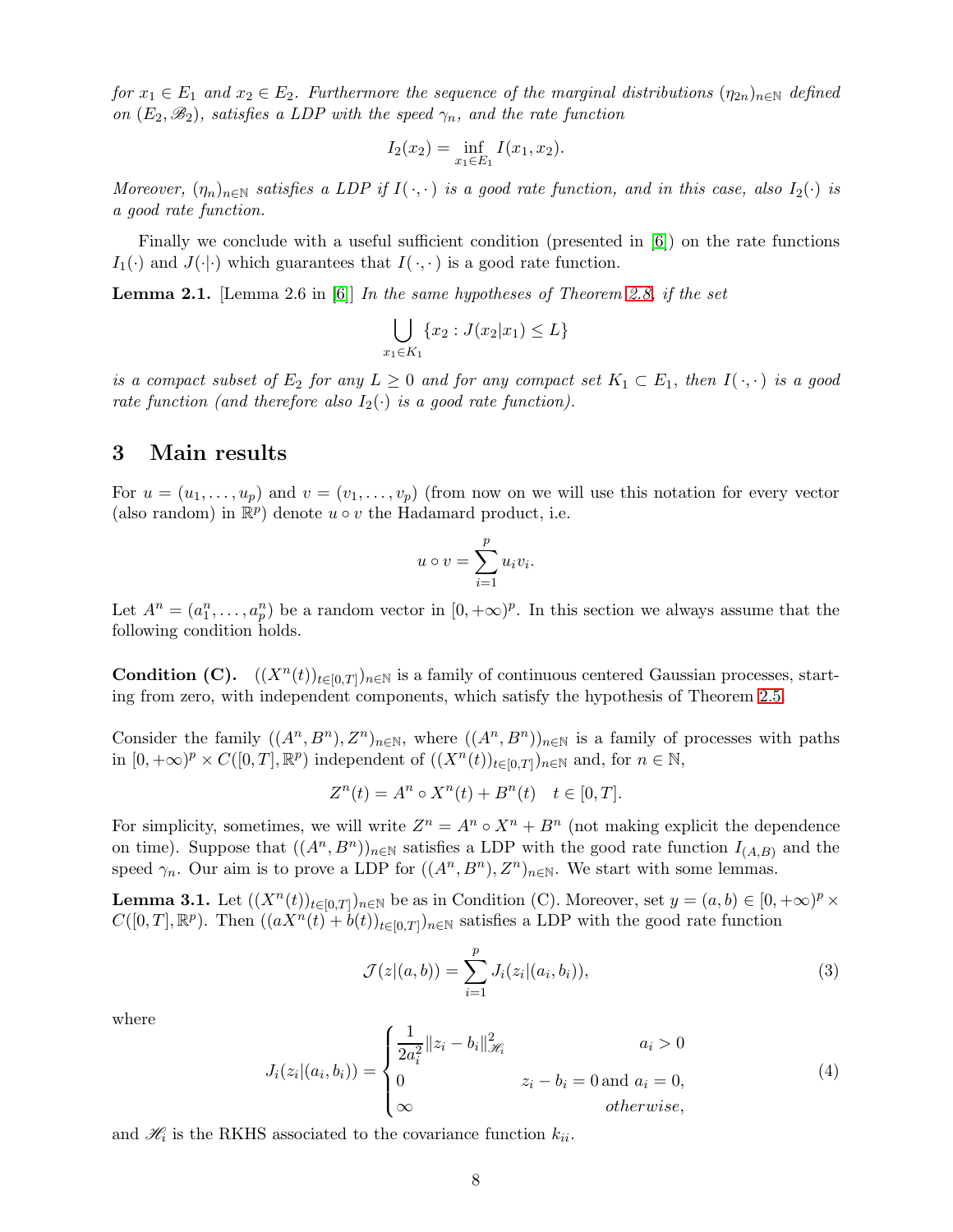*Proof.* Note that the family  $((aX^n(t) + b(t))_{t\in[0,T]})_{n\in\mathbb{N}}$  is still a family of continuous Gaussian processes and

$$
\lim_{n \to +\infty} \gamma_n \text{Var}\left(\langle \lambda, aX^n \rangle\right) = \sum_{i=1}^p \int_0^T \int_0^T a_i^2 k_{ii}(t, s) d\lambda_i(t) d\lambda_i(s).
$$

Then we obtain the LDP in the statement of lemma as a consequence of Theorem [2.5,](#page-5-0) Remark [2.5](#page-5-1) and an easy application of the contraction principle.  $\Box$ 

<span id="page-8-1"></span>**Lemma 3.2.** Let  $((X^n(t))_{t\in[0,T]})_{n\in\mathbb{N}}$  be as in Condition (C). Moreover, set  $y=(a,b)\in[0,+\infty)^p\times$  $C([0,T],\mathbb{R}^p)$ . We also assume that  $((a^n,b^n))_{n\in\mathbb{N}}\subset [0,+\infty)^p\times C([0,T],\mathbb{R}^p)$  such that  $(a^n,b^n)\to$  $(a, b)$  in  $[0, +\infty)^p \times C([0, T], \mathbb{R}^p)$ . Then the family of processes  $((b^n(t) + a^n X^n(t)))_{t \in [0, T]})_{n \in \mathbb{N}}$  satisfies the same LDP as the family  $((b(t) + aX^n(t)))_{n \in \mathbb{N}}$ .

*Proof.* Set  $Z^n(t) = b(t) + aX^n(t)$  and  $\tilde{Z}^n(t) = b^n(t) + a^n X^n(t)$  for  $t \in [0, T]$ ,  $n \in \mathbb{N}$ . Then, thanks to Theorem 4.2.13 in [\[11\]](#page-24-0), it is enough to show that  $(Z^n)_{n\in\mathbb{N}}$  and  $(\tilde{Z}^n)_{n\in\mathbb{N}}$  are exponentially equivalent (see e.g. Definition 4.2.10 in [\[11\]](#page-24-0)). For any  $\delta > 0$ ,

$$
\mathbb{P}(||Z^n - \tilde{Z}^n||_{\infty} > \delta) \le \mathbb{P}\Big(||X^n||_{\infty} \max_{1 \le i \le p} |a_i^n - a_i| > \frac{\delta}{2}\Big) + \mathbb{P}\Big(||b^n - b||_{\infty} > \frac{\delta}{2}\Big).
$$

For n large enough  $||b^n - b||_{\infty} \leq \frac{\delta}{2}$ ; furthermore the family  $((X^n(t))_{t \in [0,T]})_{n \in \mathbb{N}}$  is exponentially tight (at the speed  $\gamma_n$ ) and then, thanks to Definition [2.4,](#page-4-1) recalling that a compact set in  $C([0,T], \mathbb{R}^p)$ is bounded, we have

$$
\limsup_{n \to +\infty} \frac{1}{\gamma_n} \log \mathbb{P}\Big(||X^n||_{\infty} > \frac{\delta}{2 \max_{1 \le i \le p} |a_i^n - a_i|}\Big) = -\infty;
$$

therefore

$$
\limsup_{n \to +\infty} \frac{1}{\gamma_n} \log \mathbb{P}(||Z^n - \tilde{Z}^n||_{\infty} > \delta) = -\infty.
$$

Now we want to prove the lower semicontinuity of the function  $(z,(a, b)) \mapsto \mathcal{J}(z|(a, b)).$ 

<span id="page-8-2"></span>**Lemma 3.3.** If  $(z^n, (a^n, b^n)) \to (z, (a, b))$  in  $C([0, T], \mathbb{R}^p) \times ([0, +\infty)^p \times C([0, T], \mathbb{R}^p))$ , then

<span id="page-8-0"></span>
$$
\liminf_{n \to +\infty} \mathcal{J}(z^n | (a^n, b^n)) \ge \mathcal{J}(z | (a, b)).
$$
\n(5)

*Proof.* Thanks to equation [\(3\)](#page-7-1) it is enough to show that, for  $i = 1, \ldots, p$ , the function  $(z_i, (a_i, b_i)) \mapsto$  $J_i(z_i|(a_i, b_i))$  is lower semicontinuous.

For  $a_i > 0$ , since  $h_i^n = \frac{z_i^n - b_i^n}{a^n}$  ${}^{C([0,T],\mathbb{R}^{p})}$   $h_{i}=\frac{z_{i}-b_{i}}{a_{i}}$  $\frac{-b_i}{a_i}$ , thanks to the lower semicontinuity of  $\lVert \cdot \rVert_{\mathcal{H}_i}^2$ we have

$$
\liminf_{\left((a_i^n, b_i^n\right), z_i^n\right) \to \left((a_i, b_i)\right), z_i\right)} J_i(z_i^n | (a_i^n, b_i^n)) = \liminf_{\left((a_i^n, b_i^n\right), z_i^n\right) \to \left((a_i, b_i)\right), z_i\right)} \frac{1}{2(a_i^n)^2} \|z_i^n - b_i^n\|_{\mathcal{H}_i}^2
$$
\n
$$
= \liminf_{h_i^n \to h_i} \frac{1}{2} \|h_i^n\|_{\mathcal{H}_i}^2 \ge \frac{1}{2} \|h_i\|_{\mathcal{H}_i}^2 = \frac{1}{2} \left\| \frac{z_i - b_i}{a_i} \right\|_{\mathcal{H}_i}^2 = J_i(z_i | (a_i, b_i)).
$$

If  $a_i = 0$  and  $z_i = b_i$  then it is trivial since  $J_i(z_i|(a_i, b_i)) = 0$ . If  $a_i = 0$  and  $z_i \neq b_i$  then it is enough to observe that  $\liminf_{((a_i^n, b_i^n), z_i^n) \to ((a_i, b_i), z_i)} J_i(z_i^n | (a_i^n, b_i^n)) = +\infty$ . Therefore equation [\(5\)](#page-8-0) immediately follows.

Now we are ready to establish the WLDP for  $((A<sup>n</sup>, B<sup>n</sup>), Z<sup>n</sup>)<sub>n\in\mathbb{N}}</sub>$ .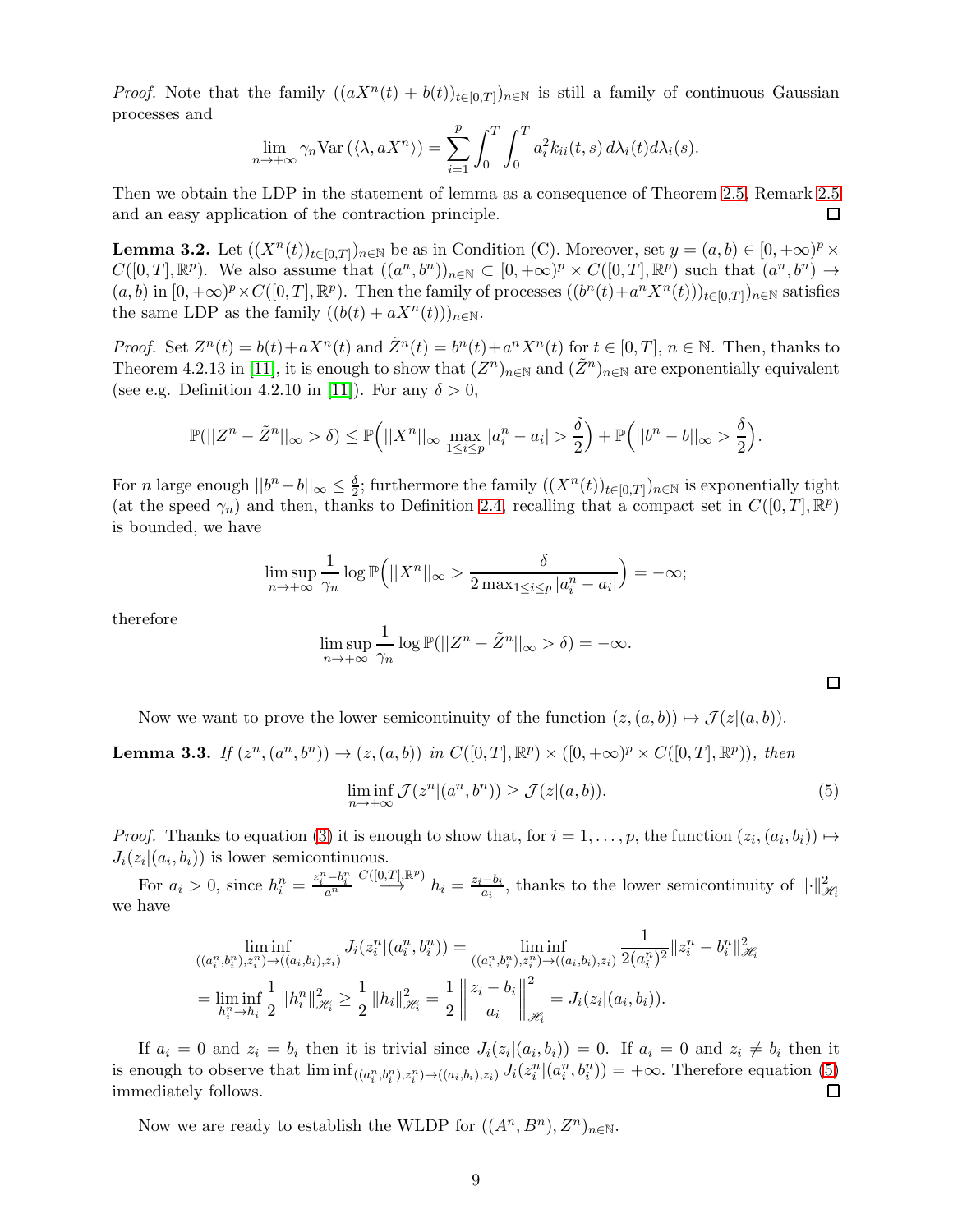**Proposition 3.1.** Let  $((X^n(t))_{t\in[0,T]})_{n\in\mathbb{N}}$  be as in Condition (C). Moreover, we consider the  $family ((A^n, B^n), Z^n)_{n\in\mathbb{N}}$ , where  $((A^n, B^n))_{n\in\mathbb{N}}$  is a family of processes with paths in  $[0, +\infty)^p \times$  $C([0,T], \mathbb{R}^p)$  independent of  $(X^n)_{n \in \mathbb{N}}$  and, for  $n \in \mathbb{N}$ ,

$$
Z^n = A^n \circ X^n + B^n.
$$

We also assume that  $((A^n, B^n))_{n\in\mathbb{N}}$  satisfies a LDP with the good rate function  $I_{(A,B)}$  and the speed  $\gamma_n$ . Then  $((A^n, B^n), Z^n)_{n \in \mathbb{N}}$  satisfies the WLDP with the speed  $\gamma_n$  and the rate function

<span id="page-9-0"></span>
$$
I_{(A,B),Z}((a,b),z) = I_{(A,B)}(a,b) + \mathcal{J}(z|(a,b)),\tag{6}
$$

where  $\mathcal{J}(z|(a, b))$  is defined by [\(3\)](#page-7-1) and [\(4\)](#page-7-2).

*Proof.* The family of processes  $((A^n, B^n), Z^n)_{n \in \mathbb{N}}$  satisfies the hypotheses of Chaganty Theorem (Theorem [2.8\)](#page-6-1) by Lemmas [3.1,](#page-7-3) [3.2](#page-8-1) and [3.3.](#page-8-2) So the thesis holds.  $\Box$ 

We have proved that the family of processes  $((A<sup>n</sup>, B<sup>n</sup>), Z<sup>n</sup>)<sub>n\in\mathbb{N}</sub>$  satisfies a WLDP. In the next lemma we will prove that  $I_{(A,B),Z}$  is a good rate function and therefore (by Theorem [2.8,](#page-6-1) i.e. the Chaganty main result) the family satisfies a (full) LDP.

**Lemma 3.4.** The rate function  $I_{(A,B),Z}$  is a good rate function.

Proof. It is enough to show (see Lemma 2.1) that

$$
\bigcup_{(a,b)\in K} \{z\in C([0,T],\mathbb{R}^p): \mathcal{J}(z|(a,b))\leq L\}
$$

is a compact subset of  $C([0,T], \mathbb{R}^p)$ , for any  $L \geq 0$  and for any compact set  $K \subset [0, +\infty)^p \times$  $C([0,T], \mathbb{R}^p)$ . Let K be a compact subset of  $[0, +\infty)^p \times C([0,T], \mathbb{R}^p)$ ; for  $(a, b) \in K$  define

$$
A_{(a,b)}^L = \{ z \in C([0,T], \mathbb{R}^p) : \mathcal{J}(z|(a,b)) \le L \} = \left\{ z \in C([0,T], \mathbb{R}^p) : \sum_{i=1}^p J_i(z_i|(a_i, b_i)) \le L \right\}.
$$

 $A_{(a,b)}^L$  is a compact subset of  $C([0,T],\mathbb{R}^p)$  since  $\mathcal{J}(\cdot|(a,b))$  is a good rate function. We want to show that every sequence in  $\left[\right]$  $(a,b) \in K$  $A^L_{(a,b)}$  has a convergent subsequence. Let  $(z_n)_{n\in\mathbb{N}}\subset\bigcup$  $(a,b) \in K$  $A^L_{(a,b)}$ ;

then, for every  $n \in \mathbb{N}$ , there exists  $(a^n, b^n) \in K$  such that  $z_n \in A_{(a^n, b^n)}^L$  (i.e.  $\mathcal{J}(z^n|(a^n, b^n)) \leq L$ and therefore  $J_i(z_i^n | (a_i^n, b_i^n)) \leq L$  for  $i = 1, ..., p$ ). Since  $((a^n, b^n))_{n \in \mathbb{N}} \subset K$ , up to a subsequence, we can suppose that  $(a^n, b^n) \to (a, b)$  in  $[0, +\infty)^p \times C([0, T], \mathbb{R}^p)$ , as  $n \to +\infty$ , with  $(a, b) \in K$ . For every  $i = 1, \ldots, p$ , we have two cases:  $a_i > 0$  or  $a_i = 0$ . If  $a_i > 0$  then there exists a constant  $N > 0$  such that, for every  $n \in \mathbb{N}$ ,

$$
J_i(z_i^n|(a_i, b_i^n)) = \left(\frac{a_i^n}{a_i}\right)^2 J_i(z_i^n|(a_i^n, b_i^n)) \le N.
$$

Therefore the sequence  $(z_i^n - b_i^n)_{n \in \mathbb{N}}$  is contained in a level set of  $|| \cdot ||_{\mathcal{H}_i}$  which is a compact set. Up to a subsequence we can suppose that  $(z_i^n - b_i^n)_{n \in \mathbb{N}}$  converges and therefore  $(z_i^n)_{n \in \mathbb{N}}$  converges to some  $z_i$  (remember that  $b^n \to b$ ). If  $a_i = 0$  then  $(z_i^n - b_i^n)_{n \in \mathbb{N}}$  converges to zero in  $|| \cdot ||_{\mathscr{H}_i}$ and, thanks to Remark [2.2,](#page-3-2) a fortiori in  $C([0,T], \mathbb{R}^p)$  (for details see, for example, Section 2.1 and Remark 3.4 in [\[26\]](#page-25-9)), and therefore again  $(z_i^n)_{n\in\mathbb{N}}$  converges (to  $b_i$ ). Then we have showed that  $(z^n)_{n\in\mathbb{N}}$  converges to some z and, since the function  $\mathcal{J}(\cdot|\cdot)$  is semicontinuous (see Lemma [3.3\)](#page-8-2), we have

$$
\mathcal{J}(z_i|(a_i,b_i)) \leq \liminf_{n \to +\infty} \mathcal{J}(z_i^n|(a_i^n,b_i^n)) \leq L,
$$

that implies  $z \in A_{(a,b)}^L$ .

 $\Box$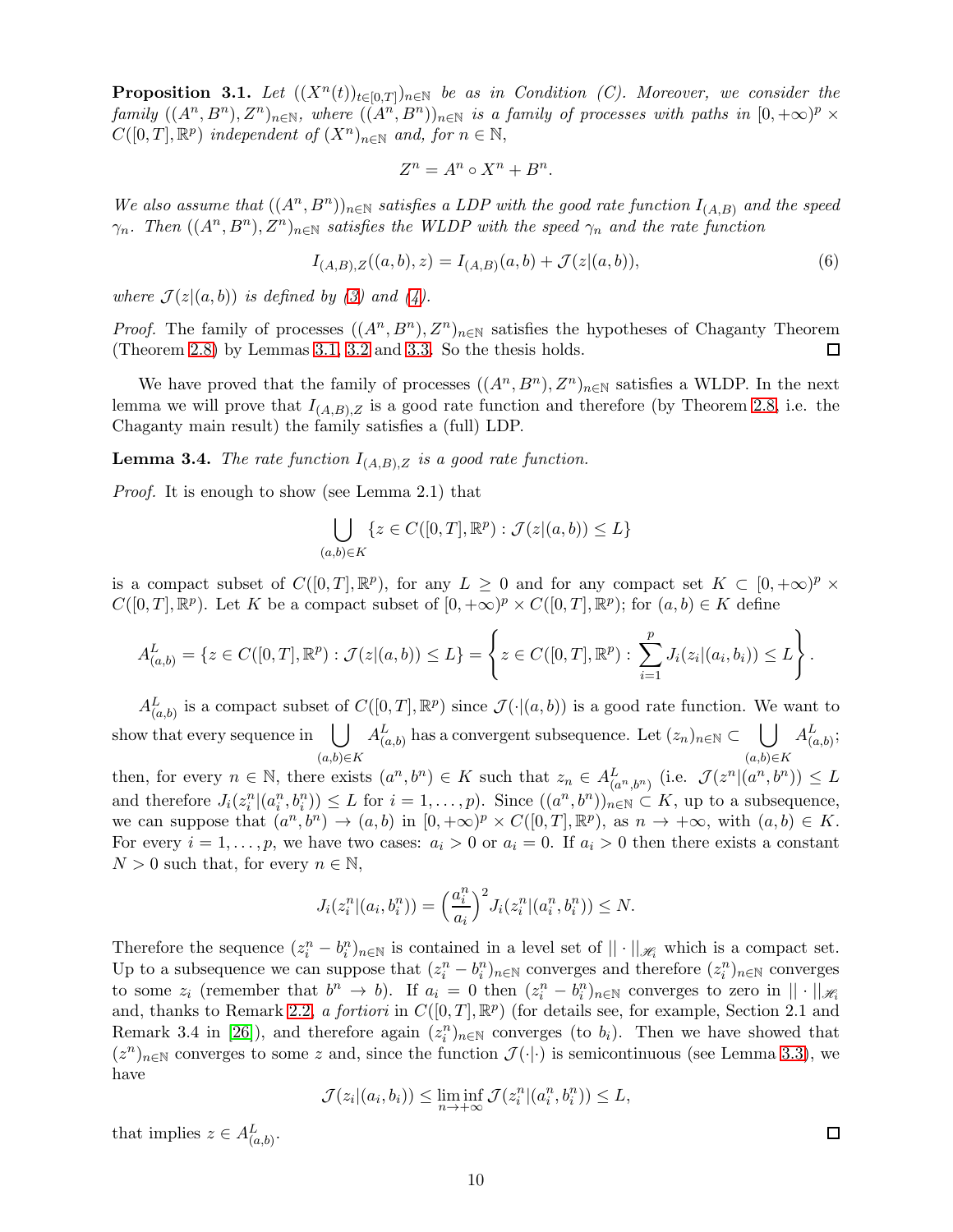We can summarize the results obtained in the following theorem.

<span id="page-10-0"></span>**Theorem 3.2.** Let  $((X^n(t))_{t\in [0,T]})_{n\in \mathbb{N}}$  be as in Condition (C). Moreover, we consider the family  $((A^n, B^n), Z^n)_{n\in\mathbb{N}}$ , where  $((A^n, B^n))_{n\in\mathbb{N}}$  is a family of processes with paths in  $[0, +\infty)^p$   $\times$  $C([0,T], \mathbb{R}^p)$  independent of  $(X^n)_{n \in \mathbb{N}}$  and, for  $n \in \mathbb{N}$ ,

$$
Z^n = A^n \circ X^n + B^n.
$$

We also assume that  $((A^n, B^n))_{n\in\mathbb{N}}$  satisfies a LDP with the good rate function  $I_{(A,B)}$  and the speed  $\gamma_n$ . Then  $((A^n, B^n), Z^n)_{n\in\mathbb{N}}$  satisfies the LDP with the speed  $\gamma_n$  and the rate function  $I_{(A,B),Z}$ defined in equation [\(6\)](#page-9-0) (see also [\(3\)](#page-7-1) and [\(4\)](#page-7-2)). Moreover  $(Z^n)_{n\in\mathbb{N}}$  satisfies the LDP with the speed  $\gamma_n$  and the good rate function

$$
I_Z(z) = \inf_{(a,b) \in [0,+\infty)^p \times C([0,T],\mathbb{R}^p)} \{I_{(A,B)}(a,b) + \mathcal{J}(z|(a,b))\}.
$$

In view of what follows we present a consequence of Theorem [3.2](#page-10-0) for the case in which the components of the vectors of the sequence  $(A^n)_{n\in\mathbb{N}}$  are all coincident. So in the next corollary we think to have vectors  $((A^n, \ldots, A^n))_{n\in\mathbb{N}}$  where  $A^n$  is common one-dimensional component of the vector, and we can consider an usual product instead of the Hadamard product.

<span id="page-10-1"></span>**Corollary 3.3.** Let  $((X^n(t))_{t\in[0,T]})_{n\in\mathbb{N}}$  be as in Condition (C). Moreover, we consider the family  $((A^n, B^n), Z^n)_{n \in \mathbb{N}}$ , where  $((A^n, B^n))_{n \in \mathbb{N}}$  is a family of processes with paths in  $[0, +\infty) \times C([0, T], \mathbb{R}^p)$ independent of  $(X^n)_{n \in \mathbb{N}}$  and, for  $n \in \mathbb{N}$ ,

$$
Z^n = A^n X^n + B^n.
$$

We also assume that  $((A^n, B^n))_{n\in\mathbb{N}}$  satisfies a LDP with the good rate function  $I_{(A,B)}$  and the speed  $\gamma_n$ . Then  $((A^n, B^n), Z^n)_{n \in \mathbb{N}}$  satisfies the LDP with the speed  $\gamma_n$  and the rate function

$$
I_{(A,B),Z}((a,b),z) = I_{(A,B)}(a,b) + \sum_{i=1}^{p} J_i(z_i|(a,b_i)),
$$

where

<span id="page-10-3"></span>
$$
J_i(z_i|(a, b_i)) = \begin{cases} \frac{1}{2a^2} ||z_i - b_i||_{\mathcal{H}_i}^2 & a > 0\\ 0 & z_i - b_i = 0 \text{ and } a = 0.\\ \infty & otherwise. \end{cases}
$$
(7)

Moreover  $(Z^n)_{n\in\mathbb{N}}$  satisfies the LDP with the speed  $\gamma_n$  and the good rate function

$$
I_Z(z) = \inf_{(a,b)\in [0,+\infty)\times C([0,T],\mathbb{R}^p)} \left\{ I_{(A,B)}(a,b) + \sum_{i=1}^p J_i(z_i|(a,b_i)) \right\}.
$$

<span id="page-10-2"></span>Remark 3.1. The results in this section have some relationship with the results in [\[25\]](#page-25-0). In that reference it is proved a LDP for a family  $((A<sup>n</sup>, B<sup>n</sup>), Z<sup>n</sup>)<sub>n\in\mathbb{N}</sub>$ , where  $Z_n = A_n X_n + B_n$  (as we see in this case we can avoid to refer to the Hadamard product), and the following hypotheses hold:

- $((X^n(t))_{t\in[0,T]})_{n\in\mathbb{N}}$  is a family of continuous univariate processes as in Condition (C) (and therefore we can neglect the hypothesis of independent components);
- $(A^n, B^n)_{n \in \mathbb{N}}$  is a family of continuous processes with paths in  $C_{\alpha}([0,1], \mathbb{R}) \times C([0,1], \mathbb{R})$  (where  $C_{\alpha}([0,1], \mathbb{R}) = \{y \in C([0,1], \mathbb{R}) : y(t) \geq \alpha, t \in [0,1]\},$  equipped with the uniform norm on compact sets) which satisfies the same hypotheses as in Theorem [3.2.](#page-10-0)

So, in order to explain the differences with the model studied in [\[25\]](#page-25-0), we can say that in this paper  $(A^n)_{n\in\mathbb{N}}$  could be equal to zero, or arbitrarily close to zero, but it is a sequence of random variables (and not a family of stochastic processes); moreover in this paper  $(A^n)_{n\in\mathbb{N}}$  and  $((X^n(t))_{t\in[0,T]})_{n\in\mathbb{N}}$ can be multivariate (and not univariate).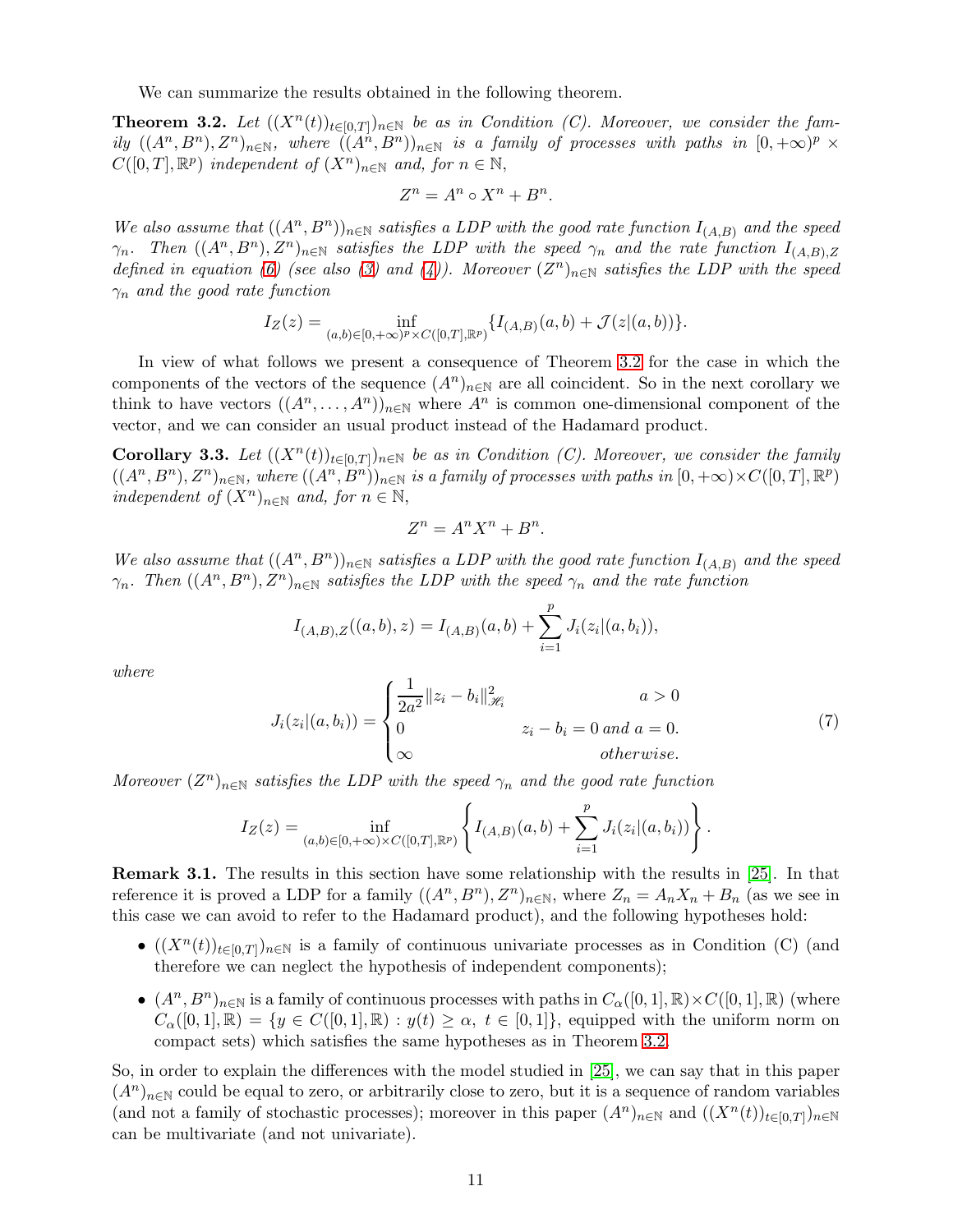### <span id="page-11-0"></span>4 Two sequences of processes

In this section we present two sequences of processes with a suitable small scaling factors. In both cases we refer to a random variable  $L^{\beta}$  as in the next definition.

<span id="page-11-1"></span>**Definition 4.1.** For  $\beta \in (0,1)$ , let  $L^{\beta}$  be a random variable with density

$$
M_{\beta}(\tau) = \sum_{k=0}^{\infty} \frac{(-\tau)^k}{k!\Gamma(-\beta k + 1 - \beta)}
$$

(see Proposition 3 and eq.  $(A.1)$  in  $[24]$ ).

Some large deviation results for a random variable  $L^{\beta}$  as in Definition [4.1](#page-11-1) are given in Lemma [4.1](#page-11-2) presented below. In view of this we recall (see e.g. equation (A.4) in [\[24\]](#page-25-2)) that the moment generating function of  $L^{\beta}$  is

<span id="page-11-3"></span>
$$
\mathbb{E}\left[\exp(\eta L^{\beta})\right] = E_{\beta}(\eta) \quad \text{(for all } \eta \in \mathbb{R}),\tag{8}
$$

where  $E_{\beta}(z) := \sum_{h=0}^{\infty} \frac{z^h}{\Gamma(\beta h+1)}$  is the Mittag-Leffler function. Note that equation (A.4) in [\[24\]](#page-25-2) and some other references provides this formula only for  $\eta \leq 0$ ; however this restriction is not needed because we can refer to the analytic continuation of the Laplace transform with complex argument.

The first sequence will be studied in Section [4.1.](#page-12-0) In such a case we refer to the framework of Corollary [3.3](#page-10-1) with  $(A^n)_{n \in \mathbb{N}} = (n^{(-1+\beta)/2} \sqrt{L^{\beta}})_{n \in \mathbb{N}}$ , where  $L^{\beta}$  is a random variable as in Definition [4.1,](#page-11-1) and  $(X(t))_{t\in[0,T]}$  is a continuous centered Gaussian process with independent components, and independent of the random variable  $L^{\beta}$ . We also suppose that the process  $(X(t))_{t\in[0,T]}$  is non degenerate and  $X(0) = 0$ . In this case we say that  $(\sqrt{L^{\beta}}X(t))_{t\in[0,T]}$  is a multivariate grey Gaussian process; indeed we recover the case of the generalized grey Brownian motion (ggBM) when  $(X(t))_{t\in[0,T]}$  is a fractional Brownian motion with Hurst parameter  $\frac{\alpha}{2}$ , with  $\alpha\in(0,2)$  (see e.g. Proposition 3 in [\[24\]](#page-25-2)), and therefore

$$
k_{ij}(t,s) = \begin{cases} \frac{1}{2}(t^{\alpha} + s^{\alpha} - |t - s|^{\alpha}) & \text{if } i = j \\ 0 & \text{otherwise.} \end{cases}
$$

We also remark that the grey Brownian motion (gBM) concerns the case  $\alpha = \beta$ ; moreover, when we have  $\alpha = \beta = 1$ , we can refer to some formulas in Example [2.1.](#page-4-2)

The second sequence will be studied in Section [4.2.](#page-13-0) In such a case we have a *multivariate case* with independent univariate grey Gaussian processes, namely

$$
((\sqrt{L^{\beta_1}}X_1(t),\ldots,\sqrt{L^{\beta_p}}X_p(t)))_{t\in[0,T]},
$$

where the components are independent, and each one is an univariate grey Gaussian process ac-cording the presentation in Section [4.1](#page-12-0) (with  $p = 1$ ), with some possible different values  $\beta_1, \ldots, \beta_p$ in place of  $\beta$ . We have again some scalings (i.e.  $n^{(-1+\beta_1)/2}, \ldots, n^{(-1+\beta_p)/2}$  for each component) and additive some perturbations; in this case it is useful to refer to the framework of Theorem [3.2.](#page-10-0)

Now we recall some preliminary results collected in the next lemma.

<span id="page-11-2"></span>**Lemma 4.1.** Let  $L^{\beta}$  be a random variable as in Definition [4.1,](#page-11-1) for some  $\beta \in (0,1)$ . Then we have the following results.

(i) The sequence  $(n^{-1+\beta}L^{\beta})_{n\in\mathbb{N}}$  satisfies the LDP, on  $(0, +\infty)$ , with good rate function  $I_{L^{\beta}}$  defined by

$$
I_{L^{\beta}}(b) := K_{\beta} b^{1/(1-\beta)},
$$

where  $K_{\beta} := \beta^{\beta/(1-\beta)} - \beta^{1/(1-\beta)}$ .

(ii) The sequence  $(n^{(-1+\beta)/2}\sqrt{L^{\beta}})_{n\in\mathbb{N}}$  satisfies the LDP, on  $[0, +\infty)$  with good rate function  $J_{L^{\beta}}$ defined by

$$
J_{L^{\beta}}(a) := K_{\beta} a^{2/(1-\beta)}
$$

.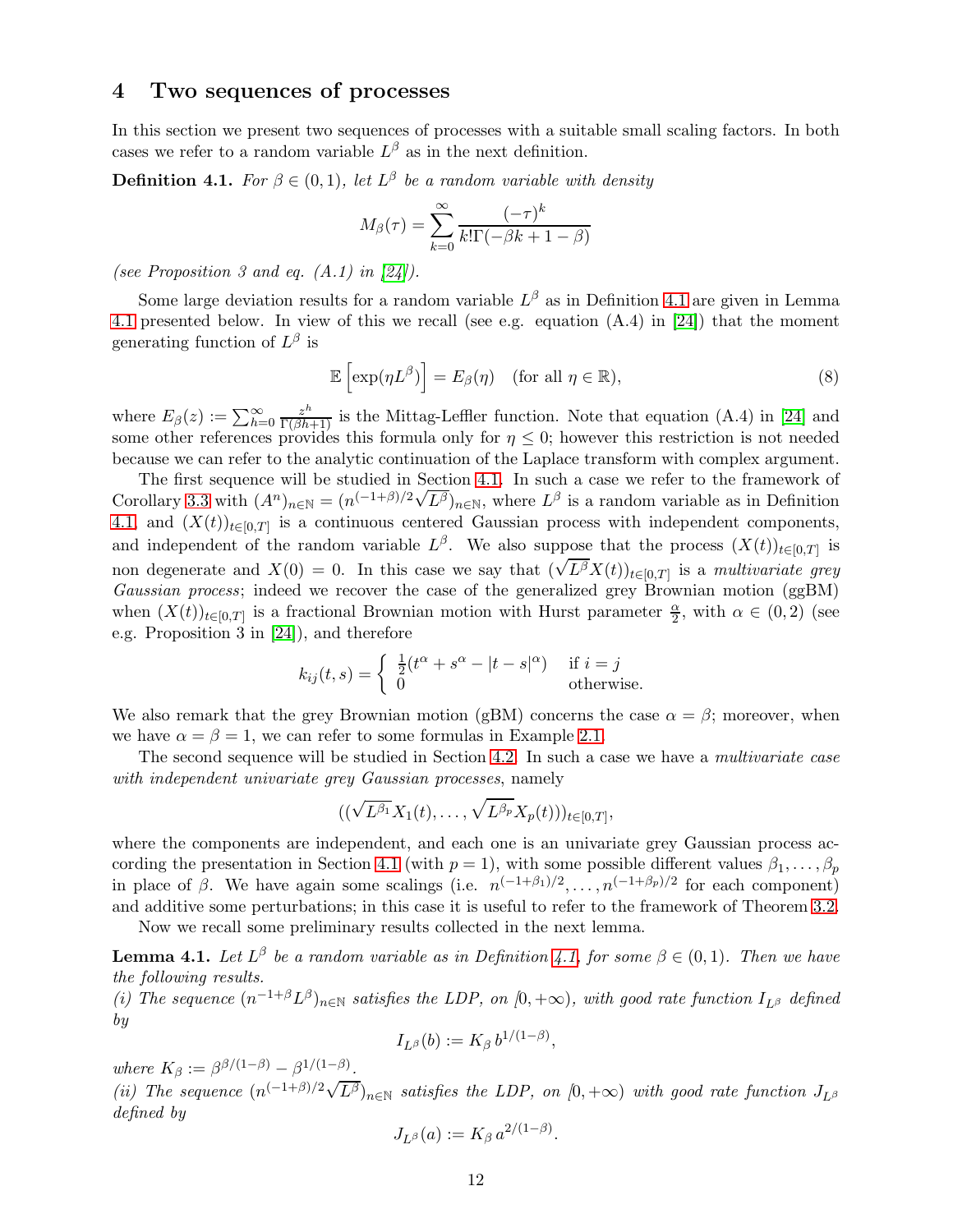*Proof.* The proof of the LDP in (i) is a straightforward application of the Gärtner Ellis Theorem (see e.g. Theorem 2.3.6 in [\[11\]](#page-24-0)) with the speed n as  $n \to +\infty$ . Then, by taking into account the moment generating function in [\(8\)](#page-11-3) and the asymptotic behavior of the Mittag-Leffler function (see e.g. (3.4.14)-(3.4.15) in Proposition 3.6 in [\[14\]](#page-24-16)), we have

$$
\Lambda(\eta) = \lim_{n \to +\infty} \frac{1}{n} \log \mathbb{E}\left[\exp((n \, n^{-1+\beta} \eta L^{\beta}))\right] = \lim_{n \to +\infty} \frac{1}{n} \log E_{\beta}(n^{\beta} \eta) = \begin{cases} \eta^{1/\beta} & \text{if } \eta \ge 0 \\ 0 & \text{otherwise.} \end{cases}
$$

Then, since the function  $\Lambda$  is differentiable, the desired LDP holds with good rate function  $I_{L^{\beta}}$ defined by

$$
I_{L^{\beta}}(b):=\sup_{\eta\in\mathbb{R}}\{\eta\,b-\Lambda(\eta)\},
$$

which coincides with the rate function  $I_{L^{\beta}}$  in the statement of the proposition as one can readily check (note that, actually, we should consider  $b \in \mathbb{R}$ ; however here we already know that we can neglect the case  $b < 0$  because we deal with non-negative random variables).

The proof of the LDP in statetement (ii) is a straightforward consequence of the LDP in the statement (i), and an application of the contraction principle (see e.g. Theorem 4.2.1 in [\[11\]](#page-24-0)). In fact, since  $n^{(-1+\beta)/2}\sqrt{L^{\beta}} = (n^{-1+\beta}L^{\beta})^{1/2}$  and the function  $y \mapsto y^{1/2}$  is continuous, the desired LDP holds with good rate function  $J_{L^{\beta}}$  defined by

$$
J_{L^{\beta}}(a):=\inf\{I_{L^{\beta}}(b): \sqrt{b}=a\}=I_{L^{\beta}}(a^2),
$$

and indeed it coincides with the rate function  $J_{\mu\beta}$  in the statement of the proposition.

#### <span id="page-12-0"></span>4.1 Multivariate grey Gaussian processes

In this section we refer to Corollary [3.3](#page-10-1) with

<span id="page-12-1"></span>
$$
(A^{n})_{n \in \mathbb{N}} = (n^{(-1+\beta)/2} \sqrt{L^{\beta}})_{n \in \mathbb{N}},
$$
\n(9)

 $\Box$ 

that is the sequence in Lemma [4.1\(](#page-11-2)ii).

<span id="page-12-2"></span>**Proposition 4.2.** Let  $(X(t))_{t\in[0,T]}$  be a continuous centered Gaussian process with independent components, and independent of the random variable  $L^{\beta}$  as in Definition [4.1.](#page-11-1) Moreover, let  $(B^{n})_{n\in\mathbb{N}}$ be a family of processes, independent of  $(A^n)_{n\in\mathbb{N}}$  as in [\(9\)](#page-12-1) and of  $(X(t))_{t\in[0,T]}$ , and assume that  $(B<sup>n</sup>)<sub>n\in\mathbb{N}</sub>$  satisfies a LDP with the speed n and the good rate function  $I_B$ . Then the sequence of processes  $((A^n, B^n), Z^n)_{n \in \mathbb{N}}$  defined by

$$
((A^n, B^n), Z^n)_{n \in \mathbb{N}} = ((n^{(-1+\beta)/2}\sqrt{L^{\beta}}, B^n), n^{-1+\beta/2}\sqrt{L^{\beta}}X + B^n)_{n \in \mathbb{N}}
$$

satisfies a LDP with the speed n and the good rate function

$$
I_{(A,B),Z}((a,b),z) := I_B(b) + K_\beta a^{2/(1-\beta)} + \sum_{i=1}^p J_i(z_i|(a,b_i)),
$$

where the function  $J_i$  is defined by  $(7)$ . So we have

$$
I_{(A,B),Z}((a,b),z)
$$
  
= 
$$
\begin{cases} I_B(b) + K_\beta a^{2/(1-\beta)} + \sum_{i=1}^p \frac{1}{2a^2} ||z_i - b_i||_{\mathcal{H}_i}^2 & \text{if } a > 0 \\ I_B(b) & \text{if } a = 0 \text{ and } z_i - b_i = 0, \ i = 1, \dots, p. \\ \infty & \text{otherwise.} \end{cases}
$$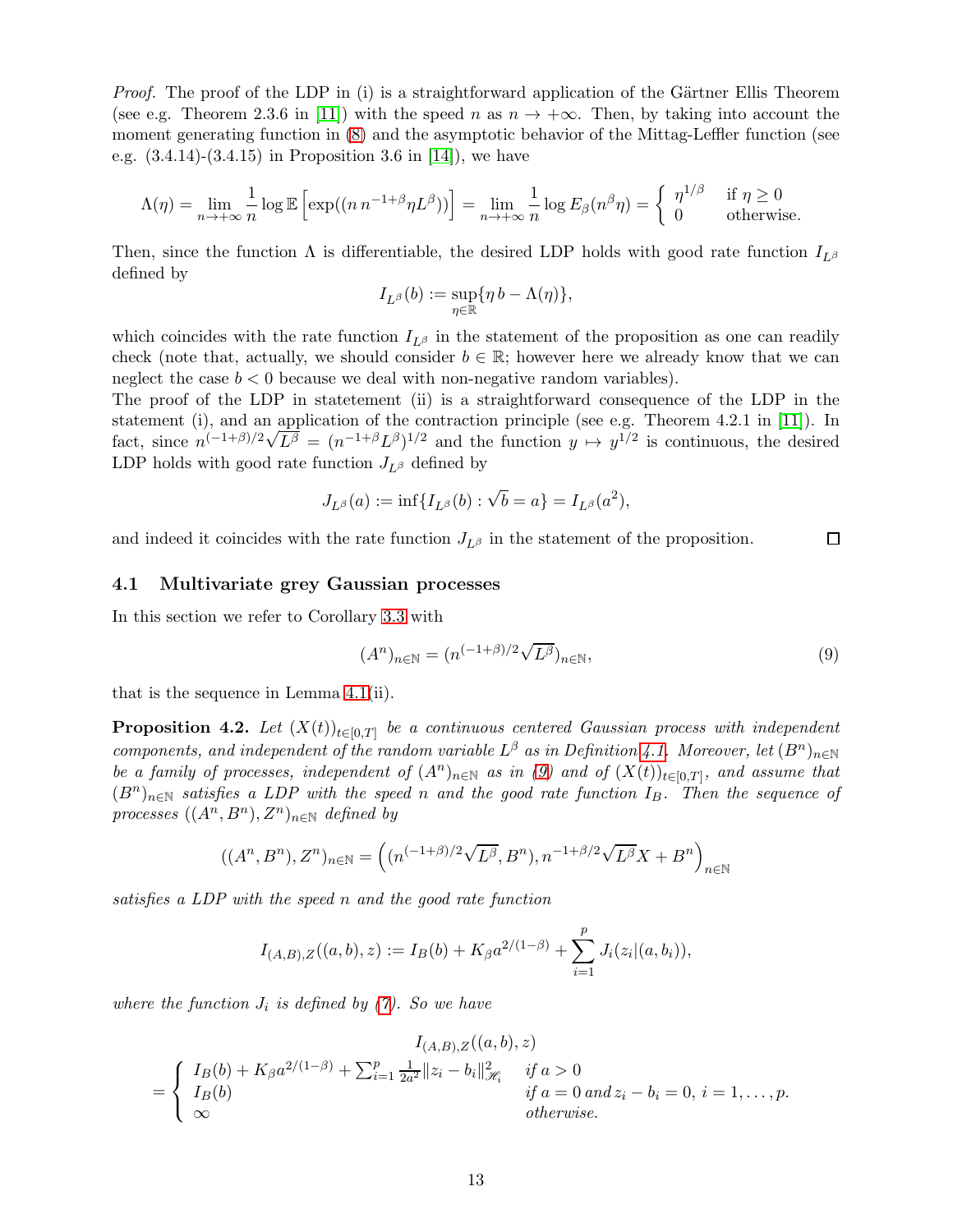Moreover the sequence  $(Z^n)_{n\in\mathbb{N}}$  satisfies a LDP with the speed n and the good rate function

$$
I_Z(z) := \inf_{(a,b)\in[0,+\infty)\times C([0,T],\mathbb{R}^p)} \left\{ I_B(b) + K_\beta a^{2/(1-\beta)} + \sum_{i=1}^p J_i(z_i|(a,b_i)) \right\}
$$
  
= 
$$
\inf_{b\in C([0,T],\mathbb{R}^p)} \left\{ I_B(b) + C_\beta \left( \sum_{i=1}^p \frac{1}{2} ||z_i - b_i||_{\mathcal{H}_i}^2 \right)^{1/(2-\beta)} \right\},
$$

where  $C_{\beta} := \left( (1 - \beta)^{\frac{1}{2-\beta}} + (1 - \beta)^{\frac{\beta-1}{2-\beta}} \right) K_{\beta}^{(1-\beta)/(2-\beta)}$  $\beta_{\beta}^{(1-p)/(2-p)}$  and  $K_{\beta}$  is as in Lemma [4.1.](#page-11-2)

Proof. Thanks to Theorem [2.6](#page-5-2) if we denote the covariance function of the continuous process  $(X(t))_{t\in[0,T]}$  by k, the sequence  $((n^{-1/2}X(t))_{t\in[0,T]})_{n\in\mathbb{N}}$  satisfies the LDP with limit covariance k and the speed  $\gamma_n = n$ . By Lemma [4.1\(](#page-11-2)ii) the sequence  $(A^n)_{n \in \mathbb{N}}$  satisfies the LDP with rate function  $I_A = J_{L^{\beta}}$  and the speed n. Then the statements to prove follow from an application of Corollary [3.3;](#page-10-1) indeed  $((n^{-1/2}X(t))_{t\in[0,T]})_{n\in\mathbb{N}}$  satisfies Condition (C) because  $(X(t))_{t\in[0,T]}$  has independent components. In particular the last equality for  $I_Z$  in the statement holds noting that

$$
\inf_{a \in [0, +\infty)} \left\{ K_{\beta} a^{2/(1-\beta)} + \sum_{i=1}^p J_i(z_i | (a, b_i)) \right\} = C_{\beta} \left( \sum_{i=1}^p \frac{1}{2} ||z_i - b_i||_{\mathcal{H}_i}^2 \right)^{1/(2-\beta)}
$$

(this can be checked with some easy computations).

In view of the results presented in Section [5](#page-15-2) it is useful to refer to the sequence  $(Z^n)_{n\in\mathbb{N}}$  when  $(B^n)_{n\in\mathbb{N}}$  is a constant deterministic sequence equal to some  $\hat{b} = (\hat{b}_1,\ldots,\hat{b}_p) \in C([0,T],\mathbb{R}^p)$ ; in such a case we have  $I_B(b) = 0$  if  $b = \hat{b}$ , and infinity otherwise, and therefore we can say that  $I_Z(z)=I_Z^{\text{(gGp)}}$  $Z^{(\text{gGp})}(z)$ , where

<span id="page-13-3"></span>
$$
I_Z^{(\text{gGp})}(z) := C_\beta \left( \sum_{i=1}^p \frac{1}{2} ||z_i - \hat{b}_i||_{\mathcal{H}_i}^2 \right)^{1/(2-\beta)}.
$$
 (10)

#### <span id="page-13-0"></span>4.2 Multivariate case with independent univariate grey Gaussian processes

In this section we refer to Theorem [3.2](#page-10-0) where  $(A^n)_{n\in\mathbb{N}}$  is a sequence of p-variate random variables defined by

<span id="page-13-1"></span>
$$
A_i^n = n^{(-1+\beta_i)/2} \sqrt{L^{\beta_i}}, \quad i = 1, \dots, p,
$$
\n(11)

where, for some  $\beta_1, \ldots, \beta_p \in (0,1), L^{\beta_1}, \ldots, L^{\beta_p}$  are independent random variables as the random variable  $L^{\beta}$  in Definition [4.1.](#page-11-1)

<span id="page-13-2"></span>**Proposition 4.3.** Let  $(X(t))_{t\in[0,T]}$  be a continuous centered Gaussian process with independent components, and independent of the random variables  $L^{\beta_1}, \ldots, L^{\beta_p}$  cited above. Let  $(B^n)_{n \in \mathbb{N}}$  be a family of processes, independent of  $(A^n)_{n\in\mathbb{N}} = ((A_i^n)_{i=1,\dots,p})_{n\in\mathbb{N}}$  as in [\(11\)](#page-13-1) and of  $(X(t))_{t\in[0,T]}$ , and assume that  $(B^n)_{n\in\mathbb{N}}$  satisfies a LDP with the speed n and the good rate function  $I_B$ . Then the sequence of processes  $((A<sup>n</sup>, B<sup>n</sup>), Z<sup>n</sup>)<sub>n\in\mathbb{N}</sub>$  defined by

$$
((A^n, B^n), Z^n)_{n \in \mathbb{N}} = ((A^n, B^n), n^{-1/2} A^n \circ X + B^n)_{n \in \mathbb{N}}
$$

satisfies a LDP with the speed n and the good rate function

$$
I_{(A,B),Z}((a,b),z) := I_B(b) + I_A(a) + \mathcal{J}(z|(a,b)),
$$

 $\Box$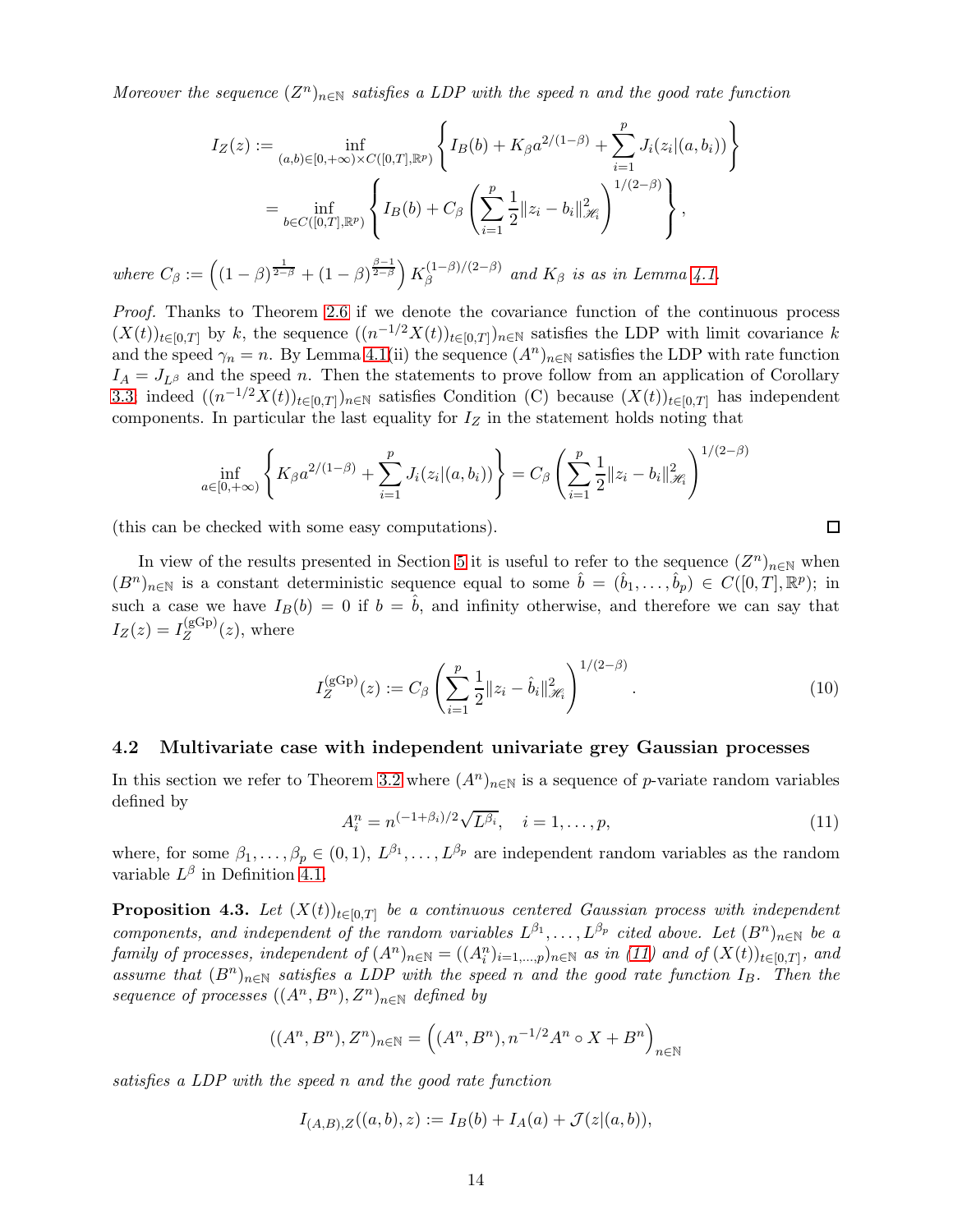where  $I_A(a) := \sum_{i=1}^p K_{\beta_i} a_i^{2/(1-\beta_i)}$  $i^{2/(1-p_i)}$  (and  $K_\beta$  is as in Lemma [4.1\)](#page-11-2), and  $\mathcal{J}(z|(a,b))$  is defined by [\(3\)](#page-7-1) and  $(4)$ . So we have

$$
I_{(A,B),Z}((a,b),z) = I_B(b) + \sum_{i=1}^p \left\{ K_{\beta_i} a_i^{2/(1-\beta_i)} + J_i(z_i|(a_i,b_i)) \right\}
$$

and, if we set

$$
\mathcal{I}^+(a) = \{1 \le i \le p : a_i > 0\}
$$
 and  $\mathcal{I}^0(a) = \{1 \le i \le p : a_i = 0\},\$ 

we have

$$
I_{(A,B),Z}((a,b),z)
$$
  
= 
$$
\begin{cases} I_B(b) + \sum_{i \in \mathcal{I}^+(a)} \left\{ K_{\beta_i} a_i^{2/(1-\beta_i)} + \frac{1}{2a_i^2} ||z_i - b_i||_{\mathcal{H}_i}^2 \right\} & z_i - b_i = 0 \text{ for all } i \in \mathcal{I}^0(a), \\ \infty & \text{otherwise.} \end{cases}
$$

Moreover the sequence  $(Z^n)_{n\in\mathbb{N}}$  satisfies a LDP with the speed n and the good rate function

$$
I_Z(z) := \inf_{(a,b)\in[0,+\infty)^p\times C([0,T],\mathbb{R}^p)} \{I_B(b) + I_A(a) + \mathcal{J}(z|(a,b))\}
$$
  
= 
$$
\inf_{(a,b)\in[0,+\infty)^p\times C([0,T],\mathbb{R}^p)} \left\{ I_B(b) + \sum_{i=1}^p \left( K_{\beta_i} a_i^{2/(1-\beta_i)} + J_i(z_i|(a_i,b_i)) \right) \right\}
$$
  
= 
$$
\inf_{b\in C([0,T],\mathbb{R}^p)} \left\{ I_B(b) + \sum_{i=1}^p C_{\beta_i} \left( \frac{1}{2} ||z_i - b_i||_{\mathcal{H}_i}^2 \right)^{1/(2-\beta_i)} \right\},
$$

where  $C_{\beta_i} = \left( (1 - \beta_i)^{\frac{1}{2 - \beta_i}} + (1 - \beta_i)^{\frac{\beta_i - 1}{2 - \beta_i}} \right) K_{\beta_i}^{(1 - \beta_i)/(2 - \beta_i)}$  $\beta_i^{(1-p_i)/(2-p_i)}$  as in Proposition [4.2](#page-12-2) (with  $\beta_i$  in place of  $\beta$ ).

Proof. We follow the same lines of the proof of Proposition [4.2.](#page-12-2) We can repeat what we said in that proof for the LDP  $((n^{-1/2}X(t))_{t\in[0,T]})_{n\in\mathbb{N}}$ . By a standard consequence of Lemma [4.1\(](#page-11-2)ii) the sequence  $(A^n)_{n\in\mathbb{N}}$  satisfies the LDP with rate function  $I_A$  defined by  $I_A(a) := \sum_{i=1}^p J_{L^{\beta_i}}(a_i)$  and the speed  $n$ . Then the statements to prove follow from an application of Theorem [3.2;](#page-10-0) indeed  $((n^{-1/2}X(t))_{t\in[0,T]})_{n\in\mathbb{N}}$  satisfies Condition (C) because  $(X(t))_{t\in[0,T]}$  has independent components. In particular the last equality for  $I_Z$  in the statement holds noting that

$$
\inf_{a \in [0, +\infty)^p} \sum_{i=1}^p \left\{ K_{\beta_i} a_i^{2/(1-\beta_i)} + J_i(z_i | (a, b_i)) \right\} = \sum_{i=1}^p C_{\beta_i} \left( \frac{1}{2} \| z_i - b_i \|_{\mathcal{H}_i}^2 \right)^{1/(2-\beta_i)}
$$

(this can be checked with some easy computations).

In view of the results presented in Section [5](#page-15-2) it is useful to refer to the sequence  $(Z^n)_{n\in\mathbb{N}}$  when  $(B^n)_{n\in\mathbb{N}}$  is a constant deterministic sequence equal to some  $\hat{b} = (\hat{b}_1,\ldots,\hat{b}_p) \in C([0,T],\mathbb{R}^p)$ ; in such a case we have  $I_B(b) = 0$  if  $b = \hat{b}$ , and infinity otherwise, and therefore we can say that  $I_Z(z)=I_Z^{(\mathrm{ind})}$  $Z^{(\text{ind})}(z)$ , where

<span id="page-14-0"></span>
$$
I_Z^{(\text{ind})}(z) := \sum_{i=1}^p C_{\beta_i} \left(\frac{1}{2} \|z_i - \hat{b}_i\|_{\mathcal{H}_i}^2\right)^{1/(2-\beta_i)}.
$$
 (12)

 $\Box$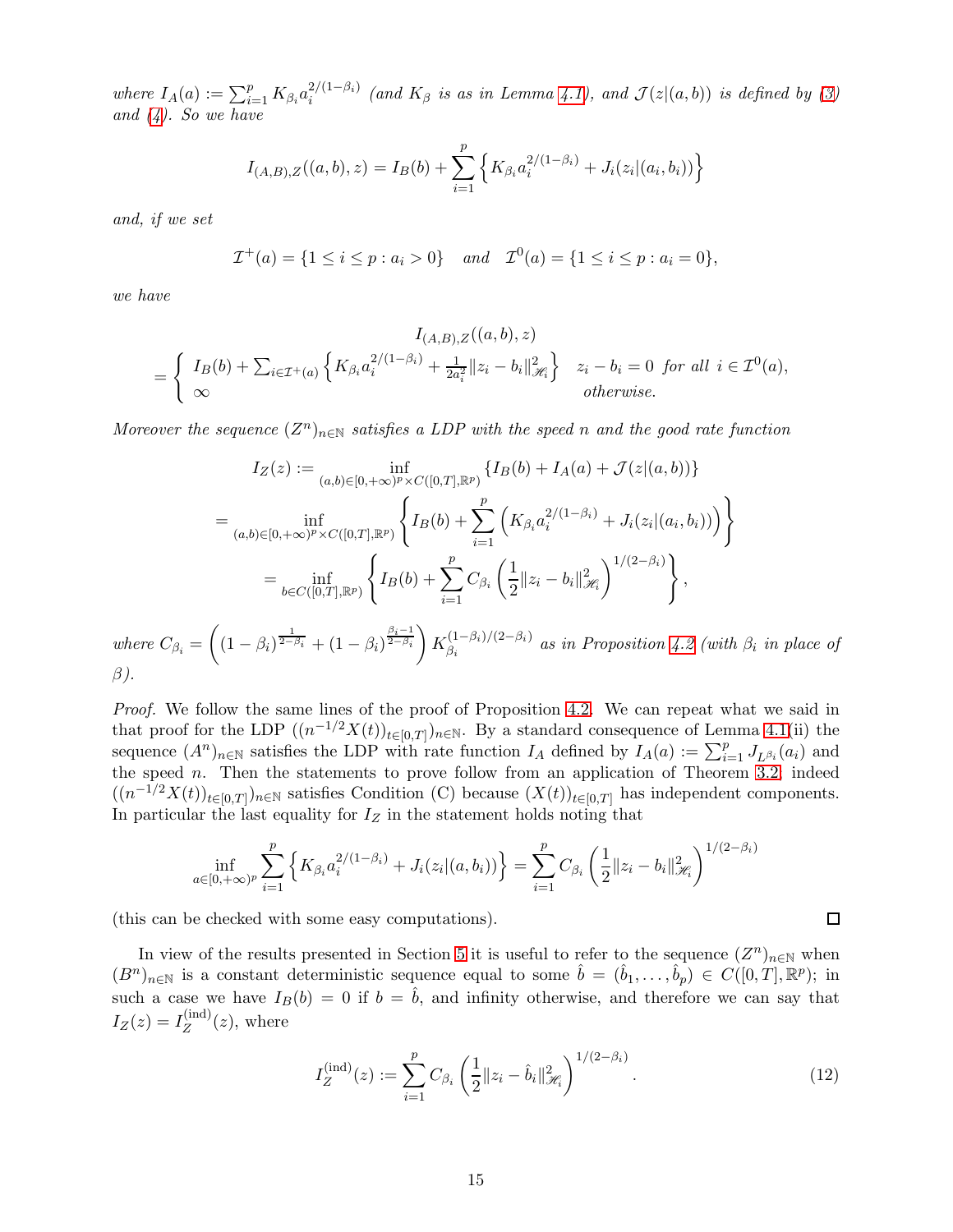## <span id="page-15-2"></span>5 Asymptotic results for some exit probabilities

In this section we obtain some asymptotic estimates for two exit probabilities concerning the processes  $(Z^n)_{n\in\mathbb{N}}$  presented in Propositions [4.2](#page-12-2) and [4.3;](#page-13-2) more precisely, in both cases, we restrict our attention to the case in which  $(B^n)_{n\in\mathbb{N}}$  is a constant deterministic sequence (that is  $B^n = \hat{b}$  for every  $n \in \mathbb{N}$ , for some  $\hat{b} = (\hat{b}_1, \dots, \hat{b}_p) \in C([0, T], \mathbb{R}^p)$ . So the rate function  $I_Z$  in Proposition [4.2](#page-12-2) coincides with  $I_Z^{\text{(gGp)}}$  $\chi_Z^{\text{(gGp)}}$  in [\(10\)](#page-13-3), and the rate function  $I_Z$  in Proposition [4.3](#page-13-2) coincides with  $I_Z^{\text{(ind)}}$  $Z^{\text{(ind)}}$  in [\(12\)](#page-14-0).

We consider exit probabilities from a halfspace in Section [5.1,](#page-15-0) and from a quadrant in Section [5.2;](#page-19-0) moreover, in both cases, the set of paths which lead to exit will be denoted by  $\mathscr A$  and it is an open set. We deal with two sequences of exit probabilities  $(p_n)_{n\in\mathbb{N}}$  (see [\(16\)](#page-15-3) for the exit of a halfspace, and [\(19\)](#page-19-1) for the exit from a quadrant); then, by also taking into account that we have  $\gamma(n) = n$  for the LDPs stated in Section [4,](#page-11-0) we have

$$
-\inf_{z \in \mathscr{A}} I_Z(z) \le \liminf_{n \to +\infty} \frac{1}{n} \log(p_n) \le \limsup_{n \to +\infty} \frac{1}{n} \log(p_n) \le -\inf_{z \in \mathscr{A}} I_Z(z),
$$

where  $\bar{\mathscr{A}}$  is the closure of the set  $\mathscr{A}$ , and  $I_Z$  is the rate function in [\(10\)](#page-13-3) for the processes in Section [4.1](#page-12-0) or the rate function in [\(12\)](#page-14-0) for the processes in Section [4.2.](#page-13-0) Moreover, we have

$$
w := \inf_{z \in \mathscr{A}} I_Z(z) = \inf_{z \in \mathscr{A}} I_Z(z),
$$

and therefore

<span id="page-15-1"></span>
$$
\lim_{n \to +\infty} \frac{1}{n} \log(p_n) = -w. \tag{13}
$$

In particular we also have  $w = I_Z(z^*)$  for some  $z^* \in \overline{A}$  and, in the fashion of large deviations,  $z^*$ is said to be "a most likely path leading to exit".

We recall that the processes  $(Z^n)_{n\in\mathbb{N}}$  presented in Propositions [4.2](#page-12-2) and [4.3](#page-13-2) are defined in terms of a continuous centered Gaussian process  $(X(t))_{t\in[0,T]}$  with independent components; so we can refer to the dense set  $\mathscr D$  as in [\(1\)](#page-3-3) in Remark [2.3.](#page-3-4) Moreover, in what follows we also take into account that

$$
\inf_{z \in \bar{\mathscr{A}}} I_Z(z) = \inf_{z \in \bar{\mathscr{A}} \cap \mathscr{D}_{\hat{b}}} I_Z(z),
$$

where

$$
\mathscr{D}_{\hat{b}} := \mathscr{D} + \hat{b} = \{ z = y + \hat{b} : y \in \mathscr{D} \}.
$$

More precisely we can say that  $z \in \mathscr{D}_{\hat{b}}$  if and only if, for some  $\lambda_1, \ldots, \lambda_p \in \mathscr{M}^1[0,T]$ , we have

<span id="page-15-4"></span>
$$
z_i(u) = \int_0^T k_{ii}(u, v) \ d\lambda_i(v) + \hat{b}_i(u), \quad u \in [0, T], \ i = 1, \dots, p; \tag{14}
$$

then, if z is as in  $(14)$ , we have

<span id="page-15-5"></span>
$$
||z_i - \hat{b}_i||_{\mathcal{H}_i}^2 = \int_0^T \int_0^T k_{ii}(u, v) \ d\lambda_i(u) \ d\lambda_i(v).
$$
 (15)

#### <span id="page-15-0"></span>5.1 Exit probabilities from a halfspace

In this section we consider

<span id="page-15-3"></span>
$$
p_n := \mathbb{P}\Big(\sup_{t \in [0,T]} \langle Z^n(t), \xi \rangle > x\Big),\tag{16}
$$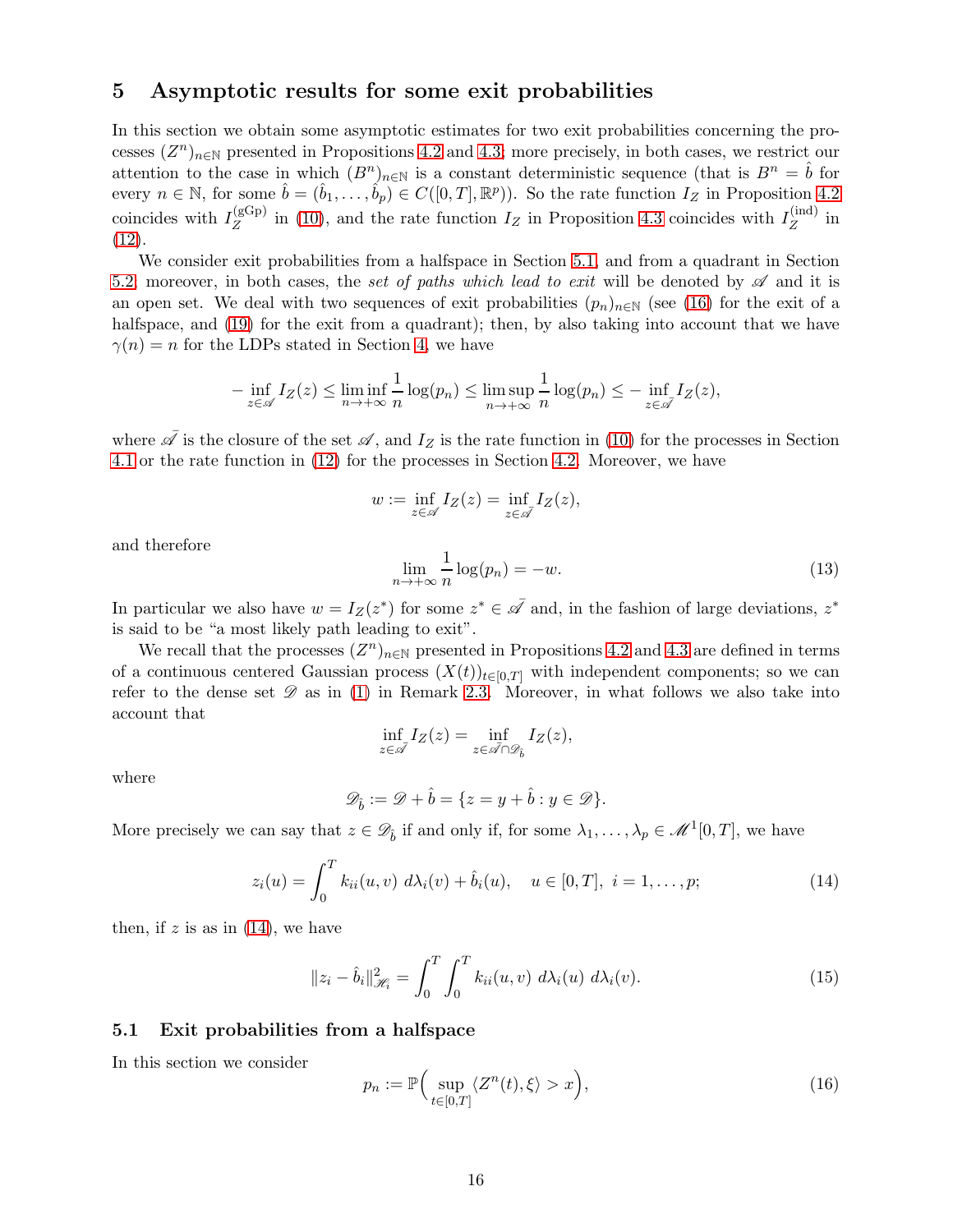for  $0 \neq \xi \in \mathbb{R}^p$ ,  $\xi_i \geq 0$  for  $i = 1, ..., n$ , and  $x > 0$  such that  $x - \langle \hat{b}(t), \xi \rangle > 0$  for every  $t \in [0, T]$ . Note that, in some sense, we deal with a sequence of univariate processes  $(\langle Z^n(t), \xi \rangle)_{n \in \mathbb{N}}$ . Moreover the set  $\mathscr A$  is defined by

$$
\mathscr{A} := \left\{ z \in C([0,T], \mathbb{R}^p) : \sup_{t \in [0,T]} \langle z(t), \xi \rangle > x \right\}.
$$

Then we have

<span id="page-16-2"></span>
$$
\mathscr{A} = \bigcup_{t \in [0,T]} \mathscr{A}_t, \text{ where } \mathscr{A}_t := \{ z \in C([0,T], \mathbb{R}^p) : \langle z(t), \xi \rangle = x \}. \tag{17}
$$

In the proof of the following Propositions [5.1](#page-16-0) and [5.2](#page-17-0) we compute  $w$  noting that

<span id="page-16-1"></span>
$$
w = \inf_{z \in \mathscr{A}} I_Z(z) = \inf_{t \in [0,T]} \inf_{z \in \mathscr{A}_t} I_Z(z); \tag{18}
$$

.

moreover, for every  $t \in [0,T]$ , we compute  $\inf_{z \in \mathscr{A}_t} I_Z(z)$  by taking z in the dense set  $\mathscr{D}_b$  defined above (see eq. [\(14\)](#page-15-4)) by applying the Lagrange multipliers methods. Now we are ready to prove the results when  $(Z^n)_{n\in\mathbb{N}}$  are the sequence of processes in Section [4.](#page-11-0) Here, for the processes in Section [4.2,](#page-13-0) the parameters  $\beta_1, \ldots, \beta_p$  should be coincident.

<span id="page-16-0"></span>**Proposition 5.1.** Let  $p_n$  be as in [\(16\)](#page-15-3) with  $(Z^n)_{n\in\mathbb{N}}$  be as in Section [4.1.](#page-12-0) Then [\(13\)](#page-15-1) holds with  $w=w^{(\rm gGp)}_H$  $H^{\text{(gGP)}}$ , where

$$
w_H^{\text{(gGp)}} := \inf_{t \in [0,T]} C_\beta \left[ \frac{1}{2} \frac{(-\langle \hat{b}(t), \xi \rangle + x)^2}{\sum_{j=1}^p \xi_j^2 k_{jj}(t,t)} \right]^{1/(2-\beta)}
$$

*Proof.* We have to compute w in [\(18\)](#page-16-1) where  $\mathscr{A}_t$  is as in [\(17\)](#page-16-2) and  $I_Z$  is the rate function  $I_Z^{\text{(gGp)}}$  $Z^{\rm (gcp)}$  in [\(10\)](#page-13-3). Thus, by referring to the elements in the dense set of paths  $\mathscr{D}_{\hat{b}}$  (see [\(14\)](#page-15-4) and [\(15\)](#page-15-5)), we have to minimize

$$
C_{\beta} \left( \sum_{i=1}^{p} \frac{1}{2} \int_0^T \int_0^T k_{ii}(u, v) \ d\lambda_i(u) \ d\lambda_i(v) \right)^{1/(2-\beta)}
$$

with respect to the vector of measures  $\lambda$ , subjected to the following constraint

$$
\langle z(t), \xi \rangle = \sum_{i=1}^{p} \xi_i \int_0^T k_{ii}(t, v) \ d\lambda_i(v) + \langle \hat{b}(t), \xi \rangle = x.
$$

So we use the method of Lagrange multipliers and, for  $\gamma \in \mathbb{R}$ , we have to find the stationary points of

$$
\mathcal{L}(\lambda, \gamma) := C_{\beta} \left( \sum_{i=1}^{p} \frac{1}{2} \int_{0}^{T} \int_{0}^{T} k_{ii}(u, v) \ d\lambda_{i}(u) \ d\lambda_{i}(v) \right)^{1/(2-\beta)}
$$

$$
-\gamma \left( \sum_{i=1}^{p} \xi_{i} \int_{0}^{T} k_{ii}(t, v) \ d\lambda_{i}(v) + \langle \hat{b}(t), \xi \rangle - x \right).
$$

Then, for every  $\eta \in \mathcal{M}^1[0,1]$ , we have

$$
\frac{C_{\beta}}{2-\beta} \left( \frac{1}{2} \sum_{i=1}^p \int_0^T \int_0^T k_{ii}(u,v) \ d\lambda_i(u) \ d\lambda_i(v) \right)^{\frac{\beta-1}{2-\beta}} \int_0^T \int_0^T k_{ii}(u,v) \ d\lambda_i(u) \ d\eta(v) +
$$

$$
-\gamma \xi_i \int_0^T k_{ii}(t,v) d\eta(v) = 0, \quad i = 1,\dots,p;
$$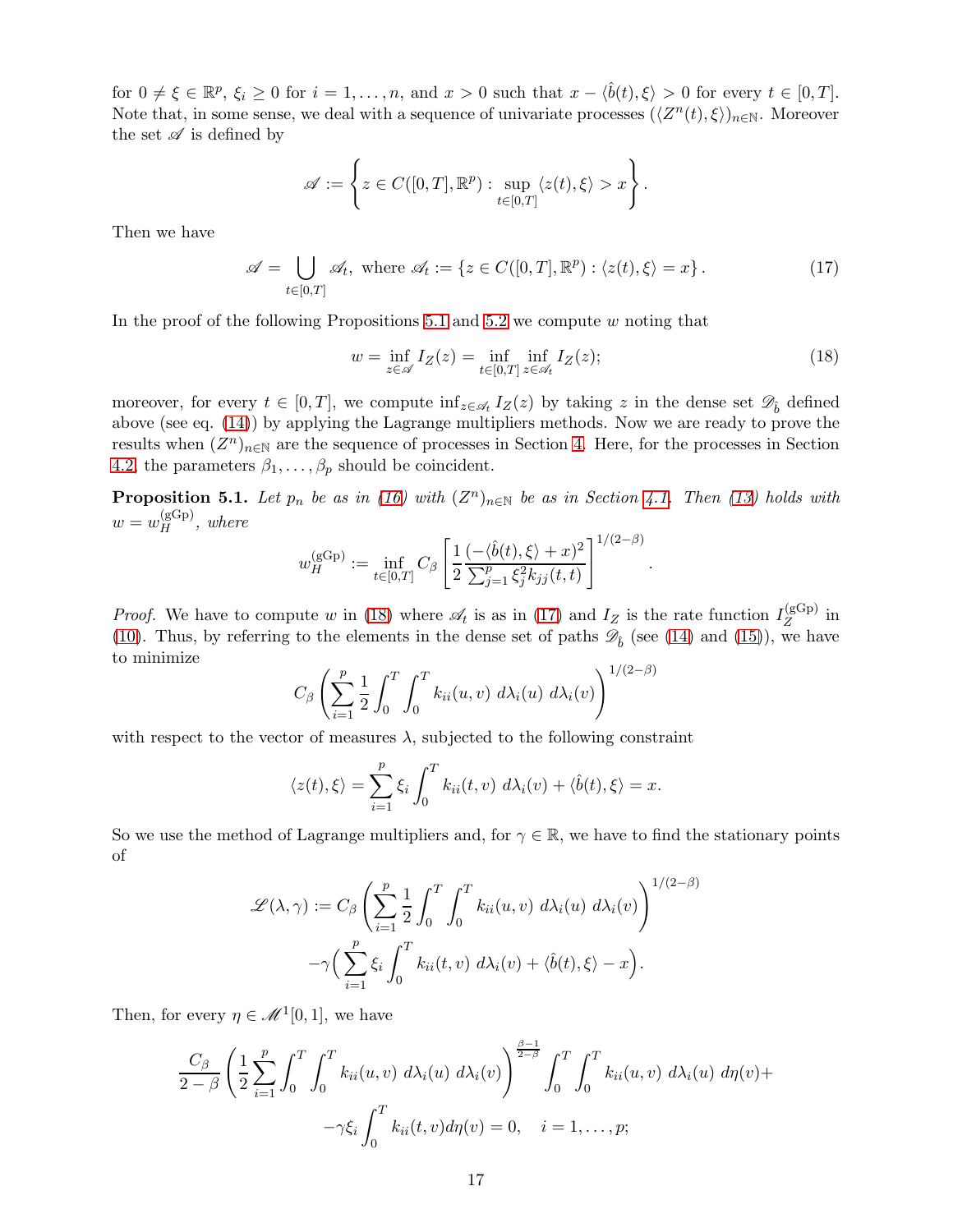therefore we have to find a vector of measures  $\lambda$  such that, for every  $v \in [0, T]$ ,

$$
\frac{C_{\beta}}{2-\beta} \left( \frac{1}{2} \sum_{i=1}^p \int_0^T \int_0^T k_{ii}(u,v) \ d\lambda_i(u) \ d\lambda_i(v) \right)^{\frac{\beta-1}{2-\beta}} \int_0^T k_{ii}(u,v) \ d\lambda_i(u) -\gamma \xi_i k_{ii}(t,v) = 0, \quad i = 1, \ldots, p.
$$

A solution is  $\lambda_i = c_i \delta_{\{t\}}$  for some  $c_i \in \mathbb{R}$  (for every  $i = 1, \ldots, p$ ). So we have to consider the following system

$$
\begin{cases}\n\frac{C_{\beta}}{2-\beta} \left( \frac{1}{2} \sum_{i=1}^{p} c_i^2 k_{ii}(t, t) \right)^{\frac{\beta-1}{2-\beta}} c_i - \gamma \xi_i = 0 & i = 1, \dots, p \\
\sum_{i=1}^{p} \xi_i c_i k_{ii}(t, t) = -\langle \hat{b}(t), \xi \rangle + x,\n\end{cases}
$$

which can be explicitly solved; in fact we can check that

$$
\gamma = \frac{C_{\beta}}{2-\beta} \left(\frac{1}{2}\right)^{\frac{\beta-1}{2-\beta}} \frac{\left(-\langle \hat{b}(t), \xi \rangle + x \right)^{\beta/(2-\beta)}}{\left(\sum_{i=1}^{p} \xi_i^2 k_{ii}(t, t)\right)^{1/(2-\beta)}}
$$

and

$$
c_i = \frac{\xi_i(-\langle \hat{b}(t), \xi \rangle + x)}{\sum_{j=1}^p \xi_j^2 k_{jj}(t, t)}, \quad i = 1, \dots, p.
$$

So this is a solution of the Lagrange multipliers problem, and it is therefore a critique point for the functional we want to minimize. Moreover, since this is a strictly convex functional restricted on a linear subspace of  $\mathcal{M}^p[0,1]$ , it is still strictly convex, and therefore the critique point is actually its unique point of minimum. In conclusion we easily get the desired expression for  $w$  by  $(18)$ ; indeed  $\frac{1}{2}c_i^2k_{ii}(t,t)\right]^{1/(2-\beta)}$  with  $c_1,\ldots,c_p$  computed above. we have  $\inf_{z \in \mathscr{A}_t} I_Z(z) = C_\beta \left[ \sum_{i=1}^p \frac{1}{2} \right]$  $\Box$ 

<span id="page-17-0"></span>**Proposition 5.2.** Let  $p_n$  be as in [\(16\)](#page-15-3) with  $(Z^n)_{n \in \mathbb{N}}$  be as in Section [4.2](#page-13-0) with  $\beta_1 = \cdots = \beta_p = \beta$ . Then [\(13\)](#page-15-1) holds with  $w = w_H^{\text{(ind)}}$  $H^{(\text{ind})}$ , where

$$
w_H^{(\text{ind})} := \inf_{t \in [0,T]} C_{\beta} \left[ \frac{1}{2} \frac{(-\langle \hat{b}(t), \xi \rangle + x)^2}{\left(\sum_{j=1}^p \xi_j^{\frac{2}{\beta}} k_{jj}(t,t)^{\frac{1}{\beta}}\right)^{\beta}} \right]^{1/(2-\beta)}
$$

.

*Proof.* We remark that we take into account the hypothesis  $\beta_1 = \cdots = \beta_p = \beta$  only in the final part of the proof in order to explain where it is actually useful. We have to compute  $w$  in  $(18)$ where  $\mathscr{A}_t$  is as in [\(17\)](#page-16-2) and  $I_Z$  is the rate function  $I_Z^{\text{(ind)}}$  $\chi_Z^{\text{(ma)}}$  in [\(12\)](#page-14-0). We follow the same lines of the proof of Proposition [5.1](#page-16-0) and we omit some details. Then we use again the method of Lagrange multipliers and, for  $\gamma \in \mathbb{R}$ , we have to find the stationary points of

$$
\mathscr{L}(\lambda, \gamma) := \sum_{i=1}^{p} C_{\beta_i} \left( \frac{1}{2} \int_0^T \int_0^T k_{ii}(u, v) \ d\lambda_i(u) \ d\lambda_i(v) \right)^{1/(2-\beta_i)}
$$

$$
-\gamma \left( \sum_{i=1}^{p} \xi_i \int_0^T k_{ii}(t, v) \ d\lambda_i(v) + \langle \hat{b}(t), \xi \rangle - x \right).
$$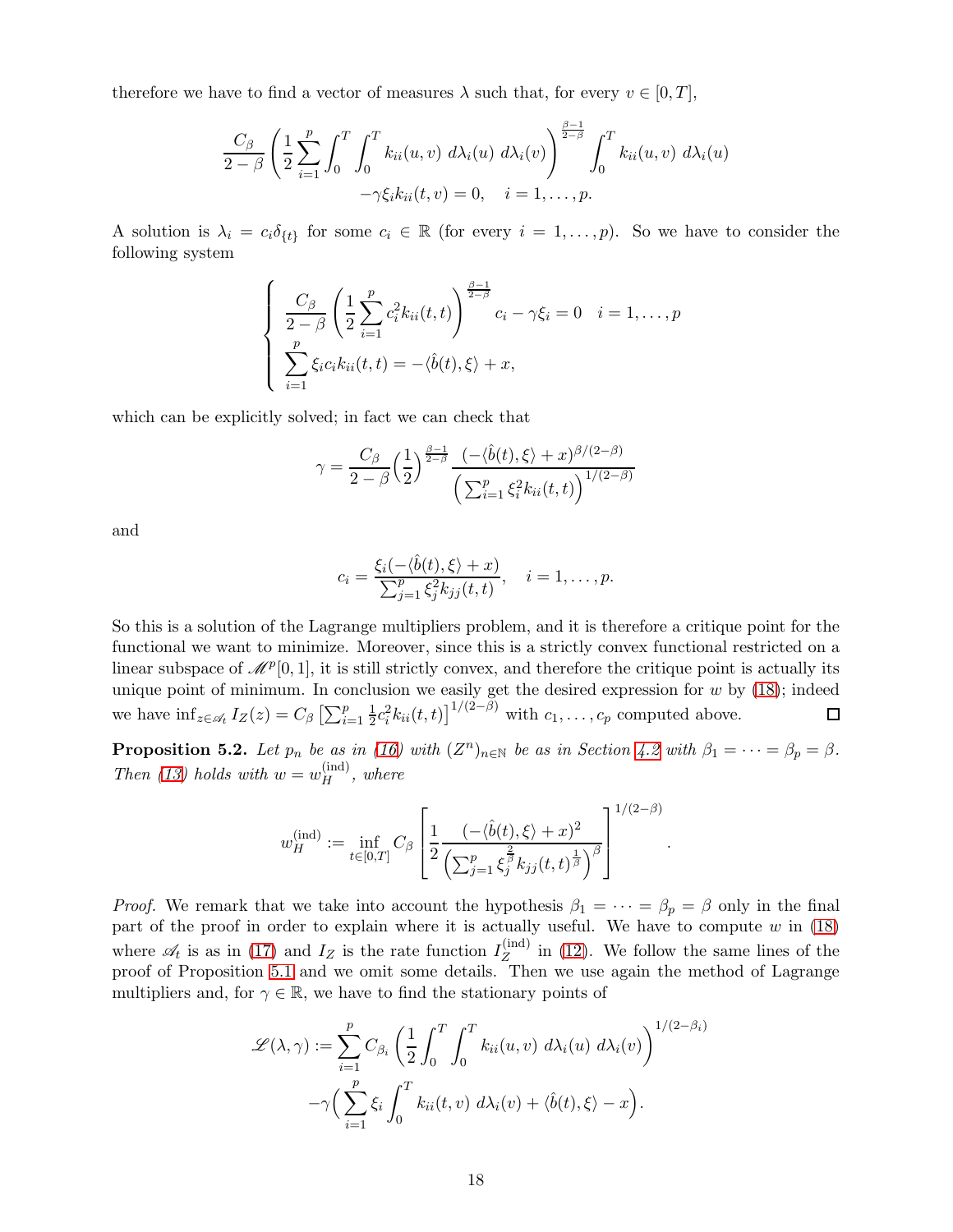Then, for every  $\eta \in \mathcal{M}^1[0,1]$ , we have

$$
\frac{C_{\beta_i}}{2-\beta_i} \left(\frac{1}{2} \int_0^T \int_0^T k_{ii}(u,v) d\lambda_i(u) d\lambda_i(v)\right)^{\frac{\beta_i-1}{2-\beta_i}} \int_0^T \int_0^T k_{ii}(u,v) d\lambda_i(u) d\eta(v) +
$$

$$
-\gamma \xi_i \int_0^T k_{ii}(t,v) d\eta(v) = 0, \quad i = 1,\dots,p;
$$

therefore we have to find a vector of measures  $\lambda$  such that, for every  $v \in [0, T]$ ,

$$
\frac{C_{\beta_i}}{2-\beta_i} \left(\frac{1}{2} \int_0^T \int_0^T k_{ii}(u,v) \ d\lambda_i(u) \ d\lambda_i(v)\right)^{\frac{\beta_i-1}{2-\beta_i}} \int_0^T k_{ii}(u,v) \ d\lambda_i(u) -\gamma \xi_i k_{ii}(t,v) = 0, \quad i = 1,\ldots,p.
$$

Then, again, a solution is  $\lambda_i = c_i \delta_{\{t\}}$  for some  $c_i \in \mathbb{R}$  (for every  $i = 1, \ldots, p$ ). So we have to consider the following system

$$
\begin{cases}\n\frac{C_{\beta_i}}{2-\beta_i} \left(\frac{1}{2}k_{ii}(t,t)\right)^{\frac{\beta_i-1}{2-\beta_i}} c_i^{\beta_i/(2-\beta_i)} - \gamma \xi_i = 0 & i = 1,\dots,p \\
\sum_{i=1}^p \xi_i c_i k_{ii}(t,t) = -\langle \hat{b}(t), \xi \rangle + x.\n\end{cases}
$$

From now on we take  $\beta_1 = \cdots = \beta_p = \beta$  as in the statement of the proposition, and the system can be explicitly solved; in fact we can check that

$$
\gamma = \left(\frac{-\langle \hat{b}(t), \xi \rangle + x}{\sum_{i=1}^p \xi_i^{\frac{2}{\beta}} \left(\frac{2-\beta}{C_{\beta}}\right)^{\frac{2-\beta}{\beta}} \left(\frac{1}{2}\right)^{\frac{1-\beta}{\beta}} k_{ii}(t, t)^{\frac{1}{\beta}}}\right)^{\frac{\beta}{2-\beta}}
$$

and

$$
c_i = \gamma^{\frac{2-\beta}{\beta}} \xi_i^{\frac{2-\beta}{\beta}} \left(\frac{2-\beta}{C_{\beta}}\right)^{\frac{2-\beta}{\beta}} \left(\frac{1}{2}k_{ii}(t,t)\right)^{\frac{1-\beta}{\beta}} = (-\langle \hat{b}(t), \xi \rangle + x) \frac{\xi_i^{\frac{2}{\beta}-1}k_{ii}(t,t)^{\frac{1}{\beta}-1}}{\sum_{j=1}^p \xi_j^{\frac{2}{\beta}}k_{jj}(t,t)^{\frac{1}{\beta}}}, \quad i = 1, \ldots, p.
$$

So we can conclude following the same lines of the final part of the proof of Proposition [5.1.](#page-16-0) In particular we easily get the desired expression for w by [\(18\)](#page-16-1); indeed we have  $\inf_{z \in \mathscr{A}_t} I_Z(z) =$  $C_{\beta} \sum_{i=1}^{p} \left[\frac{1}{2}\right]$  $\frac{1}{2}c_i^2k_{ii}(t,t)\right]^{1/(2-\beta)}$  with  $c_1,\ldots,c_p$  computed above (actually here we need some more computations with respect to the case of Proposition [5.1\)](#page-16-0).  $\Box$ 

On the most likely paths leading to exit. A closer of the proof of Proposition [5.1](#page-16-0) reveals that the following function  $z^*$  is a most likely path leading to exit:

$$
z_i^*(u) := \frac{\xi_i(-\langle \hat{b}(t^*), \xi \rangle + x)}{\sum_{j=1}^p \xi_j^2 k_{jj}(t^*, t^*)} k_{ii}(u, t^*), \quad u \in [0, T], \ i = 1, \dots, p,
$$

where

$$
t^* = \operatorname{argmin}_{t \in [0,T]} \left[ \frac{1}{2} \frac{(-\langle \hat{b}(t), \xi \rangle + x)^2}{\sum_{j=1}^p \xi_j^2 k_{jj}(t,t)} \right]^{1/(2-\beta)}.
$$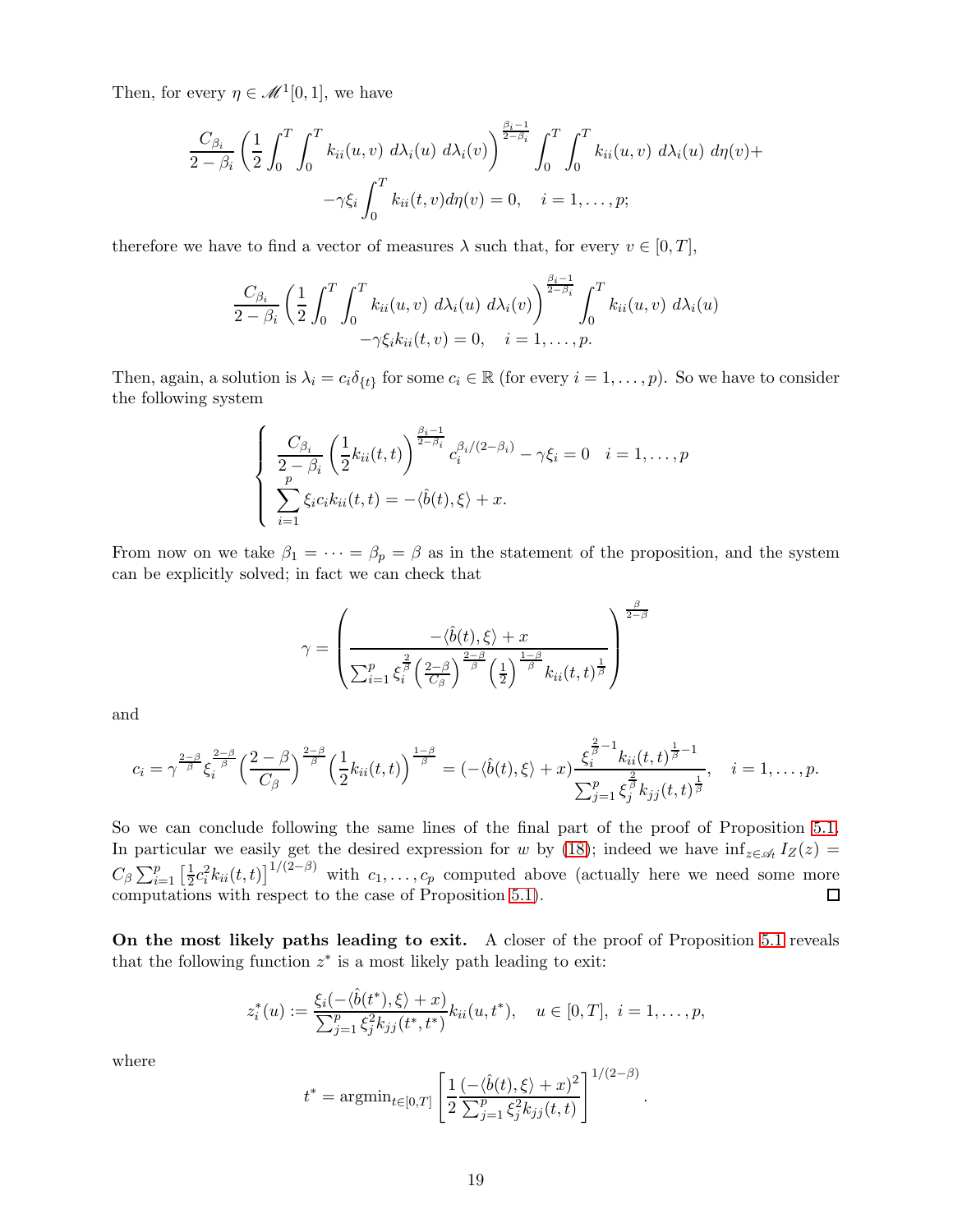Similarly, for Proposition [5.2,](#page-17-0) we can define  $z^*$  as follows:

$$
z_i^*(u) := (-\langle \hat{b}(t^*), \xi \rangle + x) \frac{\xi_i^{\frac{2}{\beta}-1} k_{ii}(t^*, t^*)^{\frac{1}{\beta}-1}}{\sum_{j=1}^p \xi_j^{\frac{2}{\beta}} k_{jj}(t^*, t^*)^{\frac{1}{\beta}}} k_{ii}(u, t^*), \quad u \in [0, T], \ i = 1, \dots, p,
$$

where

$$
t^* = \text{argmin}_{t\in[0,T]}\left[\frac{1}{2}\frac{(-\langle\hat{b}(t),\xi\rangle+x)^2}{\left(\sum_{j=1}^p\xi_j^{\frac{2}{\beta}}k_{jj}(t,t)^{\frac{1}{\beta}}\right)^{\beta}}\right]^{1/(2-\beta)}
$$

We also remark that  $k_{ii}(0,0) = 0$  for all  $i = 1, \ldots, p$ ; so, in both cases,  $t^* \in (0, T]$ .

#### <span id="page-19-0"></span>5.2 Exit probabilities from a quadrant

In this section we consider

<span id="page-19-1"></span>
$$
p_n := \mathbb{P}\Big(\bigcap_{i=1}^p \Big\{\sup_{t \in [0,T]} Z_i^n(t) > x_i\Big\}\Big),\tag{19}
$$

.

for  $\hat{b}_1, \ldots, \hat{b}_p$  such that  $x_1 - \hat{b}_1(t), \ldots, x_p - \hat{b}_p(t) > 0$  for  $t \in [0, T]$ , and  $x_1, \ldots, x_p > 0$ . Moreover the set  $\mathscr A$  is defined by

$$
\mathscr{A} := \left\{ z \in C([0,T],\mathbb{R}^p) : \sup_{t \in [0,T]} z_i(t) > x_i, \ i = 1,\ldots,p \right\}.
$$

Then we have

<span id="page-19-4"></span>
$$
\bigcup_{t_1,\dots,t_p\in[0,T]} \mathscr{A}_{t_1,\dots,t_p}, \text{ where } \mathscr{A}_{t_1,\dots,t_p} := \{ z \in C([0,T],\mathbb{R}^p) : z_i(t_i) = x_i, \ i = 1,\dots,p \}. \tag{20}
$$

In the following Propositions [5.3](#page-19-2) and [5.4](#page-20-0) we compute  $w$  noting that

<span id="page-19-3"></span>
$$
w = \inf_{z \in \mathscr{A}} I_Z(z) = \inf_{t_1, \dots, t_p \in [0, T]} \inf_{z \in \mathscr{A}_{t_1, \dots, t_p}} I_Z(z); \tag{21}
$$

.

moreover, for every  $t_1, \ldots, t_p \in [0, T]$ , we compute  $\inf_{z \in \mathscr{A}_{t_1, \ldots, t_p}} I_Z(z)$  by taking z in the dense set  $\mathscr{D}$  defined above (see eq. [\(14\)](#page-15-4)) by applying the Lagrange multiplied methods.

Now we are ready to prove the results when  $(Z^n)_{n\in\mathbb{N}}$  are the sequence of processes in Section [4.](#page-11-0) Here, for the processes in Section [4.2,](#page-13-0) there are no restrictions on the parameters  $\beta_1, \ldots, \beta_p$ .

<span id="page-19-2"></span>**Proposition 5.3.** Let  $p_n$  be as in [\(19\)](#page-19-1) with  $(Z^n)_{n\in\mathbb{N}}$  be as in Section [4.1.](#page-12-0) Then [\(13\)](#page-15-1) holds with  $w=w_O^{\text{(gGp)}}$  $Q^{(\text{gGp})}$ , where

$$
w_Q^{\text{(gGp)}} := \inf_{t_1, \dots, t_p \in [0,T]} C_\beta \left[ \frac{1}{2} \sum_{i=1}^p \frac{(-\hat{b}_i(t_i) + x_i)^2}{k_{ii}(t_i, t_i)} \right]^{1/(2-\beta)}
$$

*Proof.* We have to compute w in [\(21\)](#page-19-3) where  $\mathscr{A}_{t_1,\dots,t_p}$  is as in [\(20\)](#page-19-4) and  $I_Z$  is the rate function  $I_Z^{(\text{gGp})}$ Z in [\(10\)](#page-13-3). Thus, by referring to the elements in the dense set of paths  $\mathscr{D}_{\hat{b}}$  (see [\(14\)](#page-15-4) and [\(15\)](#page-15-5)), we have to minimize

$$
C_{\beta}\left(\sum_{i=1}^p\frac{1}{2}\int_0^T\int_0^T k_{ii}(u,v)\ d\lambda_i(u)\ d\lambda_i(v)\right)^{1/(2-\beta)}
$$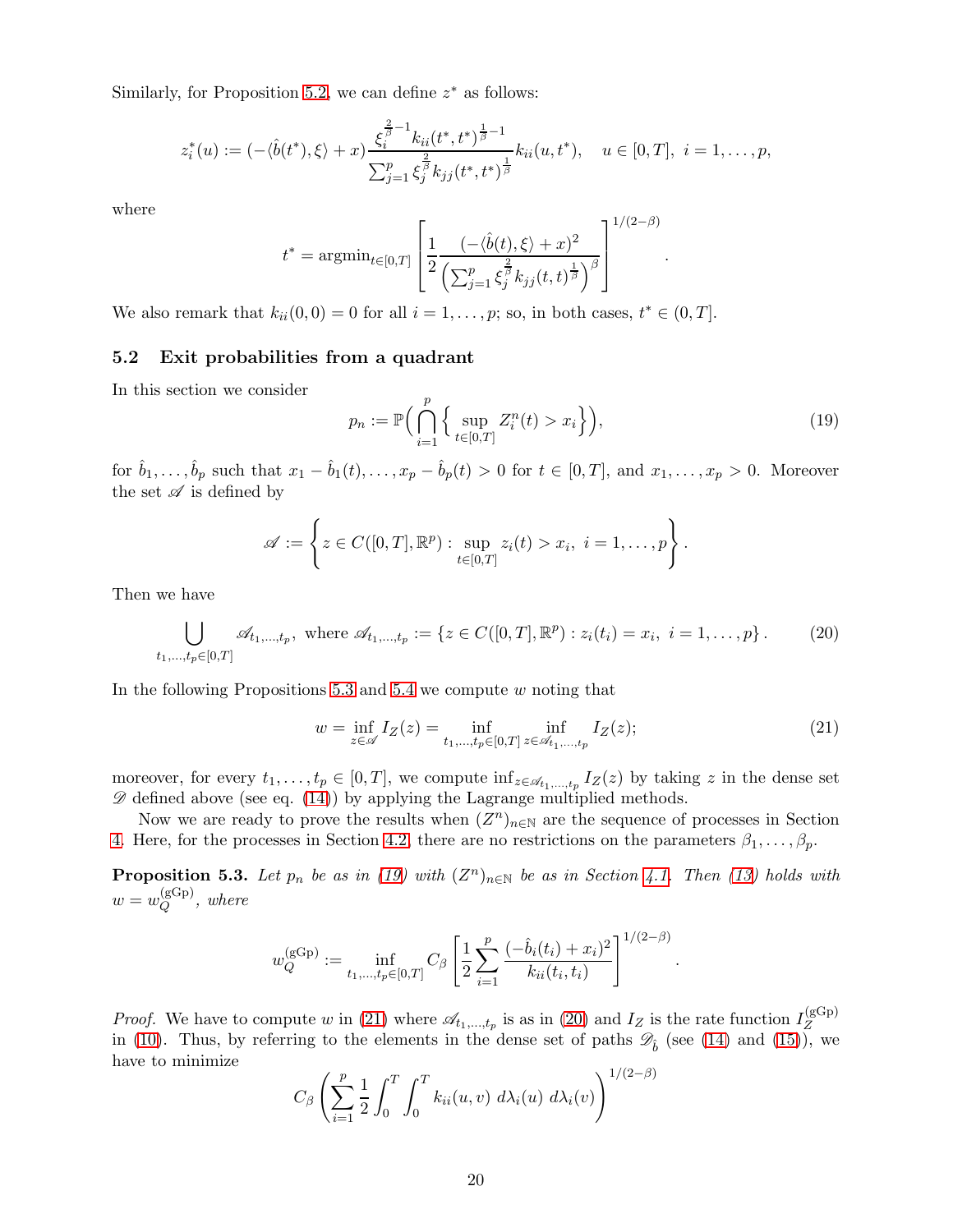with respect to the vector of measures  $\lambda$ , subjected to the following constraint

$$
\int_0^T k_{ii}(t_i,v) d\lambda_i(v) = x_i - \hat{b}_i(t_i), \quad i = 1,\ldots,p.
$$

So we use the method of Lagrange multipliers and, for  $\gamma_1, \ldots, \gamma_p \in \mathbb{R}$ , we have to find the stationary points of

$$
\mathcal{L}(\lambda, \gamma) := C_{\beta} \left( \sum_{i=1}^{p} \frac{1}{2} \int_{0}^{T} \int_{0}^{T} k_{ii}(u, v) d\lambda_{i}(u) d\lambda_{i}(v) \right)^{1/(2-\beta)}
$$

$$
- \sum_{i=1}^{p} \gamma_{i} \left( \int_{0}^{T} k_{ii}(t_{i}, v) d\lambda_{i}(v) - x_{i} + \hat{b}_{i}(t_{i}) \right).
$$

Then, for every  $\eta \in \mathcal{M}^1[0,1]$ , we have

$$
\frac{C_{\beta}}{2-\beta} \left( \frac{1}{2} \sum_{i=1}^p \int_0^T \int_0^T k_{ii}(u,v) \ d\lambda_i(u) \ d\lambda_i(v) \right)^{\frac{\beta-1}{2-\beta}} \int_0^T \int_0^T k_{ii}(u,v) \ d\lambda_i(u) \ d\eta(v) +
$$

$$
-\gamma_i \int_0^T k_{ii}(t_i,v) \ d\eta(v) = 0, \quad i = 1,\ldots,p;
$$

therefore we have to find a vector of measures  $\lambda$  such that, for every  $v \in [0, T]$ ,

$$
\frac{C_{\beta}}{2-\beta} \left( \frac{1}{2} \sum_{i=1}^p \int_0^T \int_0^T k_{ii}(u,v) \ d\lambda_i(u) \ d\lambda_i(v) \right)^{\frac{\beta-1}{2-\beta}} \int_0^T k_{ii}(u,v) \ d\lambda_i(u) -\gamma_i k_{ii}(t_i,v) = 0, \quad i = 1,\ldots,p.
$$

A solution is  $\lambda_i = c_i \delta_{\{t_i\}}$  for some  $c_i \in \mathbb{R}$  (for every  $i = 1, \ldots, p$ ). So we have to consider the following system

$$
\begin{cases}\n\frac{C_{\beta}}{2-\beta} \left( \frac{1}{2} \sum_{i=1}^{p} c_i^2 k_{ii}(t_i, t_i) \right)^{\frac{\beta-1}{2-\beta}} c_i - \gamma_i = 0 & i = 1, \dots, p \\
c_i k_{ii}(t_i, t_i) = -\hat{b}_i(t_i) + x_i. & i = 1, \dots, p.\n\end{cases}
$$

In particular we immediately get

$$
c_i = \frac{-\hat{b}_i(t_i) + x_i}{k_{ii}(t_i, t_i)}, \quad i = 1, \dots, p.
$$

We have a solution of the Lagrange multipliers problem, which is a critique point for the functional we want to minimize. Moreover, since this is a strictly convex functional restricted on a linear subspace of  $\mathcal{M}^p[0,1]$ , it is still strictly convex, and therefore the critique point is actually its unique point of minimum. In conclusion we immediately get the desired expression for  $w$  by  $(21)$ ; indeed  $\frac{1}{2}c_i^2k_{ii}(t_i,t_i)\right]^{1/(2-\beta)}$  with  $c_1,\ldots,c_p$  computed above. we have  $\inf_{z \in \mathscr{A}_{t_1,\dots,t_p}} I_Z(z) = C_\beta \left[ \sum_{i=1}^p \frac{1}{2} \right]$  $\Box$ 

<span id="page-20-0"></span>**Proposition 5.4.** Let  $p_n$  be as in [\(19\)](#page-19-1) with  $(Z^n)_{n\in\mathbb{N}}$  be as in Section [4.2.](#page-13-0) Then [\(13\)](#page-15-1) holds with  $w=w^{\text{(ind)}}_O$  $Q^{(\text{ind})}$ , where

$$
w_Q^{(\text{ind})} := \inf_{t_1, \dots, t_p \in [0, T]} \sum_{i=1}^p C_{\beta_i} \left[ \frac{1}{2} \frac{(-\hat{b}_i(t_i) + x_i)^2}{k_{ii}(t_i, t_i)} \right]^{1/(2-\beta_i)}
$$

.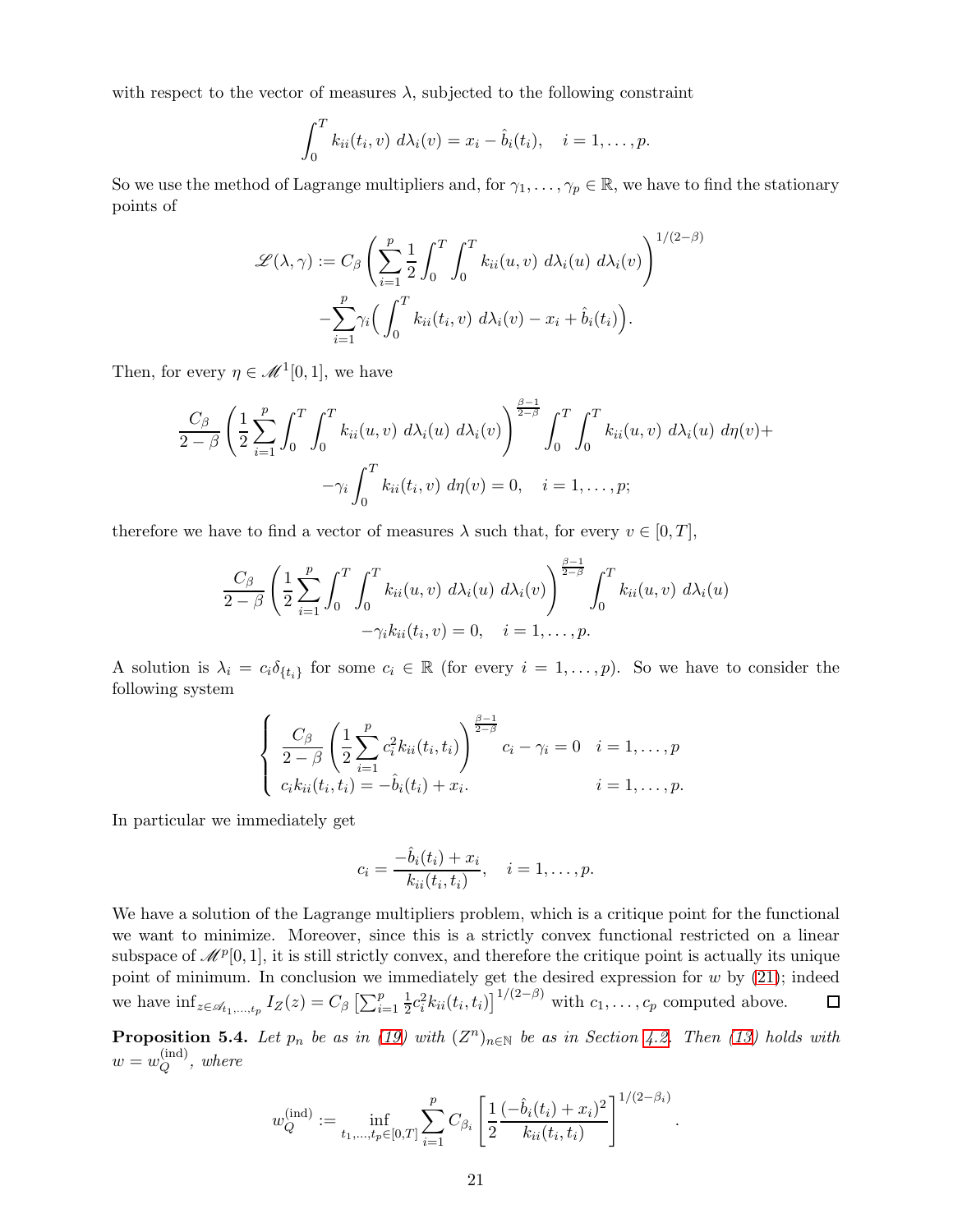*Proof.* We have to compute w in [\(21\)](#page-19-3) where  $\mathscr{A}_{t_1,\dots,t_p}$  is as in [\(20\)](#page-19-4) and  $I_Z$  is the rate function  $I_Z^{\text{(ind)}}$ Z in [\(12\)](#page-14-0). We follow the same lines of the proof of Proposition [5.3](#page-19-2) and we omit some details. Then we use again the method of Lagrange multipliers and, for  $\gamma_1, \ldots, \gamma_p \in \mathbb{R}$ , we have to find the stationary points of

$$
\mathcal{L}(\lambda, \gamma) := \sum_{i=1}^{p} C_{\beta_i} \left( \frac{1}{2} \int_0^T \int_0^T k_{ii}(u, v) \ d\lambda_i(u) \ d\lambda_i(v) \right)^{1/(2-\beta_i)} - \sum_{i=1}^{p} \gamma_i \left( \int_0^T k_{ii}(t_i, v) \ d\lambda_i(v) - x_i + \hat{b}_i(t_i) \right).
$$

Then, for every  $\eta \in \mathcal{M}^1[0,1]$ , we have

$$
\frac{C_{\beta_i}}{2-\beta_i} \left(\frac{1}{2} \int_0^T \int_0^T k_{ii}(u,v) d\lambda_i(u) d\lambda_i(v)\right)^{\frac{\beta_i-1}{2-\beta_i}} \int_0^T \int_0^T k_{ii}(u,v) d\lambda_i(u) d\eta(v) +
$$

$$
-\gamma_i \int_0^T k_{ii}(t_i,v) d\eta(v) = 0, \quad i = 1,\dots,p;
$$

therefore we have to find a vector of measures  $\lambda$  such that, for every  $v \in [0, T]$ ,

$$
\frac{C_{\beta_i}}{2-\beta_i} \left(\frac{1}{2} \int_0^T \int_0^T k_{ii}(u,v) \ d\lambda_i(u) \ d\lambda_i(v)\right)^{\frac{\beta_i-1}{2-\beta_i}} \int_0^T k_{ii}(u,v) \ d\lambda_i(u) -\gamma_i k_{ii}(t_i,v) = 0, \quad i = 1,\ldots,p.
$$

Then, again, a solution is  $\lambda_i = c_i \delta_{\{t_i\}}$  for some  $c_i \in \mathbb{R}$  (for every  $i = 1, ..., p$ ). So we have to consider the following system

$$
\begin{cases}\n\frac{C_{\beta_i}}{2-\beta_i} \left( \frac{1}{2} k_{ii}(t_i, t_i) \right)^{\frac{\beta_i - 1}{2-\beta_i}} c_i^{\beta_i/(2-\beta_i)} - \gamma_i = 0 & i = 1, ..., p \\
c_i k_{ii}(t_i, t_i) = -\hat{b}_i(t_i) + x_i & i = 1, ..., p.\n\end{cases}
$$

In particular we immediately get

$$
c_i = \frac{-\hat{b}_i(t_i) + x_i}{k_{ii}(t_i, t_i)}, \quad i = 1, \dots, p.
$$

So we can conclude following the same lines of the final part of the proof of Proposition [5.3.](#page-19-2) In par-ticular we immediately get the desired expression for w by [\(21\)](#page-19-3); indeed we have  $\inf_{z \in \mathscr{A}_{t_1,\dots,t_p}} I_Z(z) =$  $\frac{1}{2}c_i^2k_{ii}(t_i,t_i)\right]^{1/(2-\beta_i)}$  with  $c_1,\ldots,c_p$  computed above.  $\sum_{i=1}^{p} C_{\beta_i} \left[ \frac{1}{2} \right]$  $\Box$ 

On the most likely paths leading to exit. This is the analogue of the discussion presented in Section [5.1.](#page-15-0) A closer of the proofs of Propositions [5.3](#page-19-2) and [5.4](#page-20-0) reveal that, in both cases, we can define a most likely path  $z^*$  as follows

$$
z_i^*(u) := \frac{-\hat{b}_i(t_i^*) + x_i}{k_{ii}(t_i^*, t_i^*)} k_{ii}(u, t_i^*), \quad u \in [0, T], \ i = 1, \dots, p,
$$

with two different definitions of  $(t_1^*, \ldots, t_p^*)$ . In the case of Proposition [5.3](#page-19-2) we have

$$
(t_1^*, \ldots, t_p^*) = \operatorname{argmin}_{t_1, \ldots, t_p \in [0,T]} \left[ \frac{1}{2} \sum_{i=1}^p \frac{(-\hat{b}_i(t_i) + x_i)^2}{k_{ii}(t_i, t_i)} \right]^{1/(2-\beta)},
$$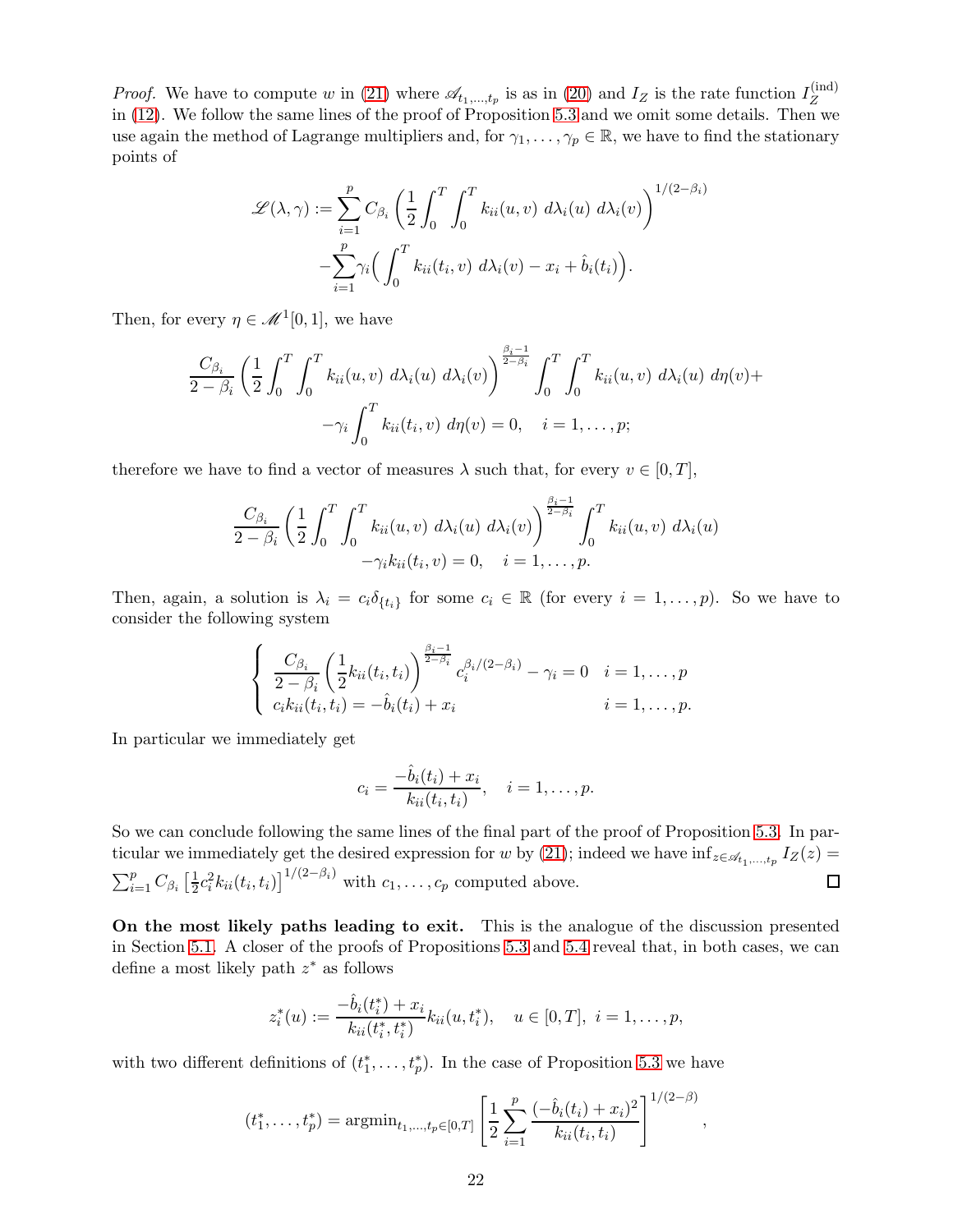and in the case of Proposition [5.4](#page-20-0) we have

$$
(t_1^*, \ldots, t_p^*) = \mathrm{argmin}_{t_1, \ldots, t_p \in [0,T]} \sum_{i=1}^p C_{\beta_i} \left[ \frac{1}{2} \frac{(-\hat{b}_i(t_i) + x_i)^2}{k_{ii}(t_i, t_i)} \right]^{1/(2-\beta_i)},
$$

that is  $t_i^* = \operatorname{argmin}_{t_i \in [0,T]} \left[ \frac{1}{2} \right]$ 2  $(-\hat{b}_i(t_i)+x_i)^2$  $\left[\hat{b}_i(t_i)+x_i\right]^2\right]^{1/(2-\beta_i)}$  for every  $i=1,\ldots,p$ . We also remark that  $k_{ii}(0,0) = 0$  for all  $i = 1, ..., p$ ; so, in both cases,  $t_i^* \in (0,T]$  for all  $i = 1, ..., p$ .

## <span id="page-22-0"></span>6 Comparisons between asymptotic rates

Inequalities between rate functions allow to compare the convergence of two sequences of stochastic processes. Moreover, by taking into account the limit [\(13\)](#page-15-1), inequalities between rate functions allow to compare the exponential decay rates of exit probabilities (indeed, as we pointed out,  $w$  is equal to the infimum of the rate function over a suitable set of paths). In order to present our results we need the following lemma.

<span id="page-22-1"></span>**Lemma 6.1.** Let  $x_1, \ldots, x_n$  be non negative number. Then: for  $r \in (0,1)$  ( $r \in (1,+\infty)$ , resp.)

$$
\sum_{i=1}^p x_i^r \ge \left(\sum_{i=1}^p x_i\right)^r \quad \left(\sum_{i=1}^p x_i^r \le \left(\sum_{i=1}^p x_i\right)^r resp.\right),
$$

and the equality holds if and only if the set  $\{i \in \{1, \ldots, p\} : x_i \neq 0\}$  has at most one element.

*Proof.* The case  $x_1 = \ldots = x_n = 0$  is trivial. We remark that  $y^r \geq y$  for  $y \in [0, 1]$  if  $r \in (0, 1)$ , and  $y^r \leq y$  for  $y \in [0,1]$  if  $r \in (1,\infty)$ ; moreover we have  $y^r = y$  if and only if  $y = 0$  or  $y = 1$ . Now we assume that  $x_i \neq 0$  for some  $i \in \{1, \ldots, p\}$ , and we have  $\mathcal{S}(x) = \sum_{i=1}^p x_i > 0$ ; then, if  $r \in (0,1)$ , we have

$$
\sum_{i=1}^p x_i^r = \mathcal{S}(x)^r \sum_{i=1}^p \left(\frac{x_i}{\mathcal{S}(x)}\right)^r \ge \mathcal{S}(x)^r \sum_{i=1}^p \frac{x_i}{\mathcal{S}(x)} = \mathcal{S}(x)^r,
$$

and the inverse inequality for  $r \in (1, +\infty)$ . Finally it is easy to see that the inequalities turn into equalities if and only if the set  $\{i \in \{1, ..., p\} : x_i \neq 0\}$  has at most one element. equalities if and only if the set  $\{i \in \{1, \ldots, p\} : x_i \neq 0\}$  has at most one element.

We are ready to present the following proposition.

<span id="page-22-2"></span>Proposition 6.1. The following three statements hold.

(i) Let  $I_Z^{\text{(gGp)}}$  be the rate function in [\(10\)](#page-13-3), and let  $I_Z^{\text{(ind)}}$  be the rate function in [\(12\)](#page-14-0) with  $\beta_1 = \cdots =$  $Z = \mathcal{Z}$  be the rate function in (10), and let  $I_Z$  $\beta_p = \beta$ . Then  $I_Z^{\text{(gGp)}}$  $Z_Z^{\text{(gGp)}}(z) \leq I_Z^{\text{(ind)}}$  $Z_Z^{(ind)}(z)$  for all  $z \in C([0,T], \mathbb{R}^p)$ . Moreover the equality holds if and only if the set  $\{i \in \{1, \ldots, p\} : z_i \neq 0\}$  has at most one element.

(*ii*) Let  $w_H^{\text{(gGp)}}$  $_{H}^{(\text{gGp})}$  and  $w_{H}^{(\text{ind})}$  $_{H}^{(\mathrm{ind})}$  be the exponential decay rates in Propositions [5.1](#page-16-0) and [5.2.](#page-17-0) Then  $w_{H}^{(\mathrm{gGp})} \leq$  $w_H^{(ind)}$ . Moreover the equality holds if and only if the set  $\{i \in \{1, \ldots, p\} : \xi_i \neq 0\}$  has at most one element.

(*iii*) Let  $w_Q^{\text{(gGp)}}$  $_{Q}^{(\text{gGp})}$  and  $w_{Q}^{(\text{ind})}$  $Q_Q^{\text{(ma)}}$  be the exponential decay rates in Propositions [5.3](#page-19-2) and [5.4,](#page-20-0) and take the second one with  $\beta_1 = \cdots = \beta_p = \beta$ . Then  $w_Q^{\text{(gGp)}} \leq w_Q^{\text{(ind)}}$  $Q$ <sup>(ind)</sup>. Moreover the equality holds if and only if  $p=1$ .

Proof. We prove the statements separately.

(i) We trivially have  $I_Z^{\text{(gGp)}}$  $I_Z^{(\text{gGp})}(z) = I_Z^{(\text{ind})}$  $Z_Z^{(m)}(z) = 0$  if  $z = 0$ , i.e. if all  $z_1, \ldots, z_p$  are null functions. If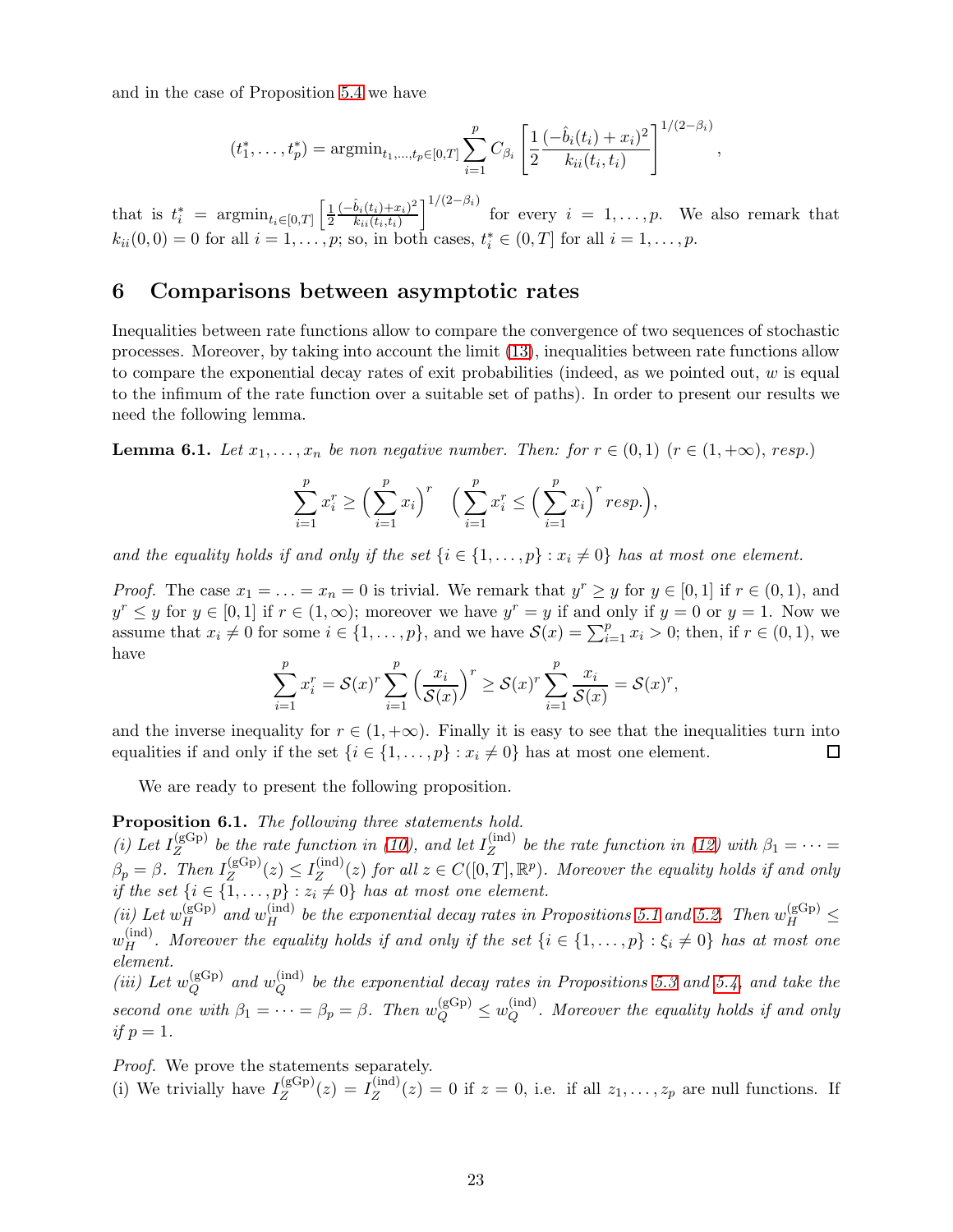not, we can apply Lemma [6.1](#page-22-1) with  $x_i = \frac{1}{2}$  $\frac{1}{2}||z_i||_{\mathcal{H}_i}^2$  for  $i \in \{1, ..., p\}$  and  $r = \frac{1}{2-1}$  $\frac{1}{2-\beta} \in (0,1).$ (ii) By Lemma [6.1](#page-22-1) with  $x_i = \xi_i^2 k_{ii}(t, t)$  for  $i \in \{1, \ldots, p\}$  and  $r = \frac{1}{\beta}$  $\frac{1}{\beta} \in (1, +\infty)$  we get

$$
\left(\sum_{i=1}^p \xi_i^2 k_{ii}(t,t)\right)^{1/\beta} \ge \sum_{i=1}^p \xi_i^{\frac{2}{\beta}} k_{ii}(t,t)^{\frac{1}{\beta}};
$$

then we obtain

$$
\left[\frac{1}{2}\frac{(-\langle \hat{b}(t),\xi\rangle + x)^2}{\sum_{j=1}^p \xi_j^2 k_{jj}(t,t)}\right]^{1/(2-\beta)} \le \left[\frac{1}{2}\frac{(-\langle \hat{b}(t),\xi\rangle + x)^2}{\left(\sum_{j=1}^p \xi_j^2 k_{jj}(t,t)^{\frac{1}{\beta}}\right)^{\beta}}\right]^{1/(2-\beta)}
$$

,

,

and the equality holds if and only if the set  $\{i \in \{1, \ldots, p\} : \xi_i \neq 0\}$  has one element. If this is not the situation, then we get the desired strict inequalities between the infima with respect to  $t \in [0, T]$  (in both left and right hand sides the infima are attained).

(iii) By Lemma [6.1](#page-22-1) with  $x_i = \frac{1}{2}$ 2  $(-\hat{b}_i(t_i)+x_i)^2$  $\frac{b_i(t_i)+x_i}{k_{ii}(t_i,t_i)}$  for  $i \in \{1,\ldots,p\}$  (note that they are all positive) and  $r = \frac{1}{2}$  $\frac{1}{2-\beta} \in (0,1)$  we get

$$
C_{\beta} \sum_{i=1}^{p} \left[ \frac{1}{2} \frac{(-\hat{b}_{i}(t_{i}) + x_{i})^{2}}{k_{ii}(t_{i}, t_{i})} \right]^{1/(2-\beta)} \geq C_{\beta} \left[ \sum_{i=1}^{p} \frac{1}{2} \frac{(-\hat{b}_{i}(t_{i}) + x_{i})^{2}}{k_{ii}(t_{i}, t_{i})} \right]^{1/(2-\beta)}
$$

and the equality holds if and only if  $p = 1$ . If this is not the situation, then we get the desired strict inequalities between the infima with respect to  $t_1, \ldots, t_p \in [0, T]$  (in both left and right hand sides the infima are attained). sides the infima are attained).

The inequalities between exponential decay rates of exit probabilities (see statements (ii) and (iii) in Proposition [6.1\)](#page-22-2) have some analogies with some inequalities in the literature. Here we recall the inequalities in Proposition 4.1 in [\[18\]](#page-24-17) concerning a multivariate risk process with delayed claims in insurance; in such a case the exponential decay rate is called Lundberg parameter. In particular one has a smaller exponential decay rate when the joint distribution of the claims is larger with respect to the supermodular order. We also recall that, as discussed in [\[18\]](#page-24-17) (see Section 4.2), comonoticity is the strongest case of dependence with respect to the supermodular order (see [\[22\]](#page-25-10), Theorem 3.9.5 (c), p. 114; see also [\[3\]](#page-24-18), Theorem 2.1) when one compares two joint distributions with the same marginal distributions; indeed this can be related to the hypothesis  $\beta_1 = \cdots = \beta_p = \beta$ in Proposition [6.1,](#page-22-2) which allows to have the same marginal one-dimensional distributions of the case of the multivariate grey Gaussian processes. We also recall that, when we deal with the grey Gaussian processes, the random vectors  $(A^n)_{n\in\mathbb{N}}$  in Corollary [3.3](#page-10-1) are comonotonic because the components are all coincident.

Funding. The authors are supported by MIUR Excellence Department Project awarded to the Department of Mathematics, University of Rome Tor Vergata (CUP E83C18000100006), by University of Rome Tor Vergata (project "Asymptotic Methods in Probability" (CUP E89C20000680005) and project "Asymptotic Properties in Probability" (CUP E83C22001780005)) and by Indam-GNAMPA.

Acknowledgements. The authors thank Francesco Mainardi, Gianni Pagnini and Vittoria Sposini for some hints and comments on the literature about the generalized grey Brownian motion.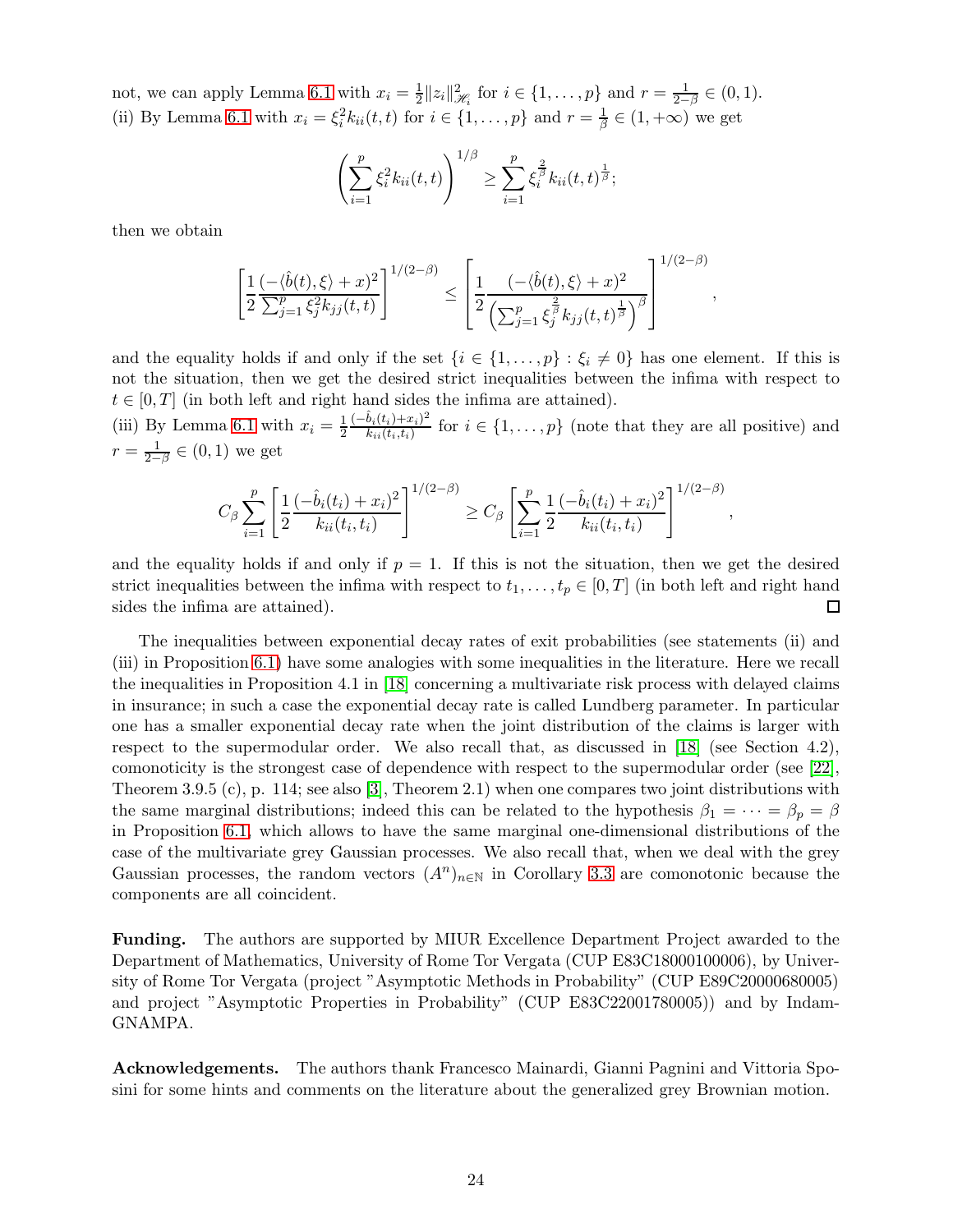## <span id="page-24-13"></span>References

- <span id="page-24-5"></span>[1] Alvarez M.A., Rosasco L., Lawrence N.D. (2012) *Kernels for Vector-Valued Functions: A* Review. Foundations and Trends in Machine Learning.
- <span id="page-24-18"></span>[2] Baldi P., Pacchiarotti B. (2006) Explicit Computation of Second Order Moments of Importance Sampling Estimators for fractional Brownian motion, Bernoulli, 12, no. 4, 663–688.
- <span id="page-24-1"></span>[3] Baüerle N., Müller A. (1998) Modeling and comparing dependencies in multivariate risk portfolios. Astin Bulletin, 28, 59–76.
- <span id="page-24-12"></span>[4] Bock W., Desmettre S., da Silva J.L. (2020) Integral representation of generalized grey Brownian motion. Stochastics 92, no. 4, 552–565.
- <span id="page-24-15"></span>[5] Berlinet A., Thomas-Agnan C. (2004) Reproducing Kernel Hilbert Spaces in Probability and Statistics. Kluwer Academic Publishers.
- <span id="page-24-9"></span>[6] Chaganty N.R. (1997) Large deviations for joint distributions and statistical applications. Sankhyā A 59, no. 2, 147–166.
- <span id="page-24-8"></span>[7] Debicki K., Hashorva E., Krystecki K. (2021) Finite-time ruin probability for correlated Brownian motions. Scand. Actuar. J. 2021, 890–915.
- <span id="page-24-6"></span>[8] Debicki K., Hashorva E., Michna Z. (2020) Simultaneous ruin probability for two-dimensional Brownian risk model. J. Appl. Probab. 57, 597–612.
- <span id="page-24-7"></span>[9] Debicki K., Ji L., Rolski T. (2019) Logarithmic Asymptotics for Probability of Component-Wise Ruin in a Two-Dimensional Brownian Model. Risks 7, paper 83, 21 pp.
- <span id="page-24-0"></span>[10] Debicki K., Kosinski K.M., Mandjes M., Rolski T. (2010) Extremes of multidimensional Gaussian processes. Stochastic Process. Appl. 120, 2289–2301.
- <span id="page-24-4"></span>[11] Dembo A., Zeitouni O. (1998) Large Deviations Techniques and Applications, 2nd edn. Springer, New York.
- <span id="page-24-3"></span>[12] Grothaus M., Jahnert F., Riemann F., da Silva J.L. (2015) Mittag-Leffler analysis I: Construction and characterization. J. Funct. Anal. 268, 1876–1903.
- <span id="page-24-16"></span>[13] Grothaus M., Jahnert F. (2016) Mittag-Leffler analysis II: Application to the fractional heat equation. J. Funct. Anal. 270, 2732–2768.
- [14] Gorenflo R., Kilbas A.A., Mainardi F., Rogosin S.V. (2014) Mittag-Leffler Functions, Related Topics and Applications. Springer, Heidelberg.
- <span id="page-24-11"></span><span id="page-24-10"></span>[15] Deuschel J.D., Stroock D.W. (1989) Large deviations, Academic press, Boston.
- <span id="page-24-14"></span>[16] Hida T., Hitsuda M. (1993) Gaussian Processes. AMS Translations.
- <span id="page-24-17"></span>[17] Lifshits M. (2012) Lectures on Gaussian processes. Springer Briefs in Mathemathics.
- [18] Macci C., Stabile G., Torrisi G.L. (2005) Lundberg parameters for non standard risk processes. Scand. Actuar. J. 2005, no. 6, 417–432.
- <span id="page-24-2"></span>[19] Mentrelli A., Pagnini G. (2015) Front propagation in anomalous diffusive media governed by time-fractional diffusion. J. Comput. Phys. 293, 427–441.